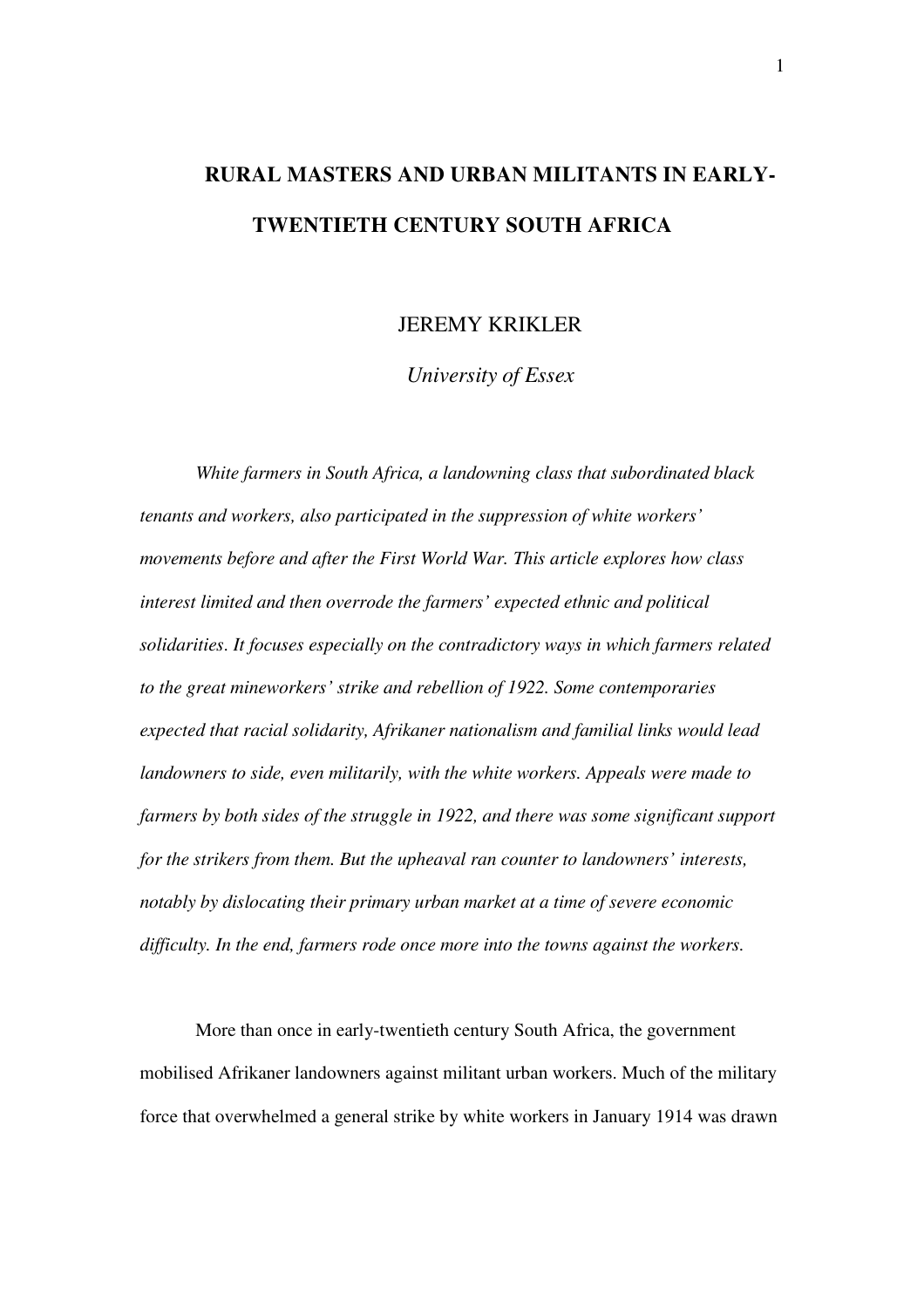from the countryside.<sup>1</sup> About a decade later, in 1922, there was a historic strike by white workers on the gold mines of the Witwatersrand, the conurbation centred on Johannesburg. When the strike erupted into armed insurrection, thousands of white farmers – these would have been military reservists organised into mounted units known as burger commandos – swept into action at the behest of the government. The air force, artillery, permanent military units, reserves not based in the countryside (for example, the Durban Light Infantry, the Imperial Light Horse, the Transvaal Scottish Regiment) as well as a militarised police force were also thrown at the rebels.<sup>2</sup> But the farmers under arms constituted a substantial portion of the purely military forces that suppressed the rebellion.<sup>3</sup>

This study is the first systematic exploration of how the rural masters related to the struggle of 1922. Beyond adding a neglected dimension to our understanding of a signal moment in South African history, it makes an argument of wider interest regarding the relationship of class to politics. For various reasons, the landowners in 1922 were expected by many to side with the strikers and rebels. They did so to some degree, but their support was limited decisively by their class differences from urban workers, and by the ways in which the struggle of 1922 militated against their

*Department of History, University of Essex, Colchester CO4 3SQ. krikjm@essex.ac.uk* 

<sup>&</sup>lt;sup>1</sup> For the use of commandos from the countryside (which the Afrikaans term *burgerkommandos* would generally denote), see – for example – A. G. Oberholster *Die mynwerkerstaking. Witwatersrand, 1922*  (Pretoria, 1982), p. 31; David Yudeman *The emergence of modern South Africa. State, capital and the incorporation of organized labor on the South African gold fields* (Westport CT and London, 1983), p. 109.

<sup>2</sup> See Oberholster *Die mynwerkerstaking*, chapter 6; J. Krikler *White rising. The 1922 insurrection and racial killing in South Africa* (Manchester, 2005), chapter 9; and the source cited in the next footnote. <sup>3</sup> Secretary of Defence (Gp 2), Box 1378, File DC 30433B, Vol. II, 'Moblization Scheme Strike 1922', loose documents. See 'Summary of Forces' dd. 18 March 1922. The figures provided for various areas suggest a total of 3 668 commandos in the Government forces. Total military (as opposed to police) forces mobilized were around 9600, so the burger commandos amounted to over a third of these The police force deployed amounted to over 7 000, although this included more than 3000 unarmed civil guards, who cannot be considered a military force. This source is part of the Archives of the Secretary of Defence, now part of the South African Defence Force Archives, Pretoria.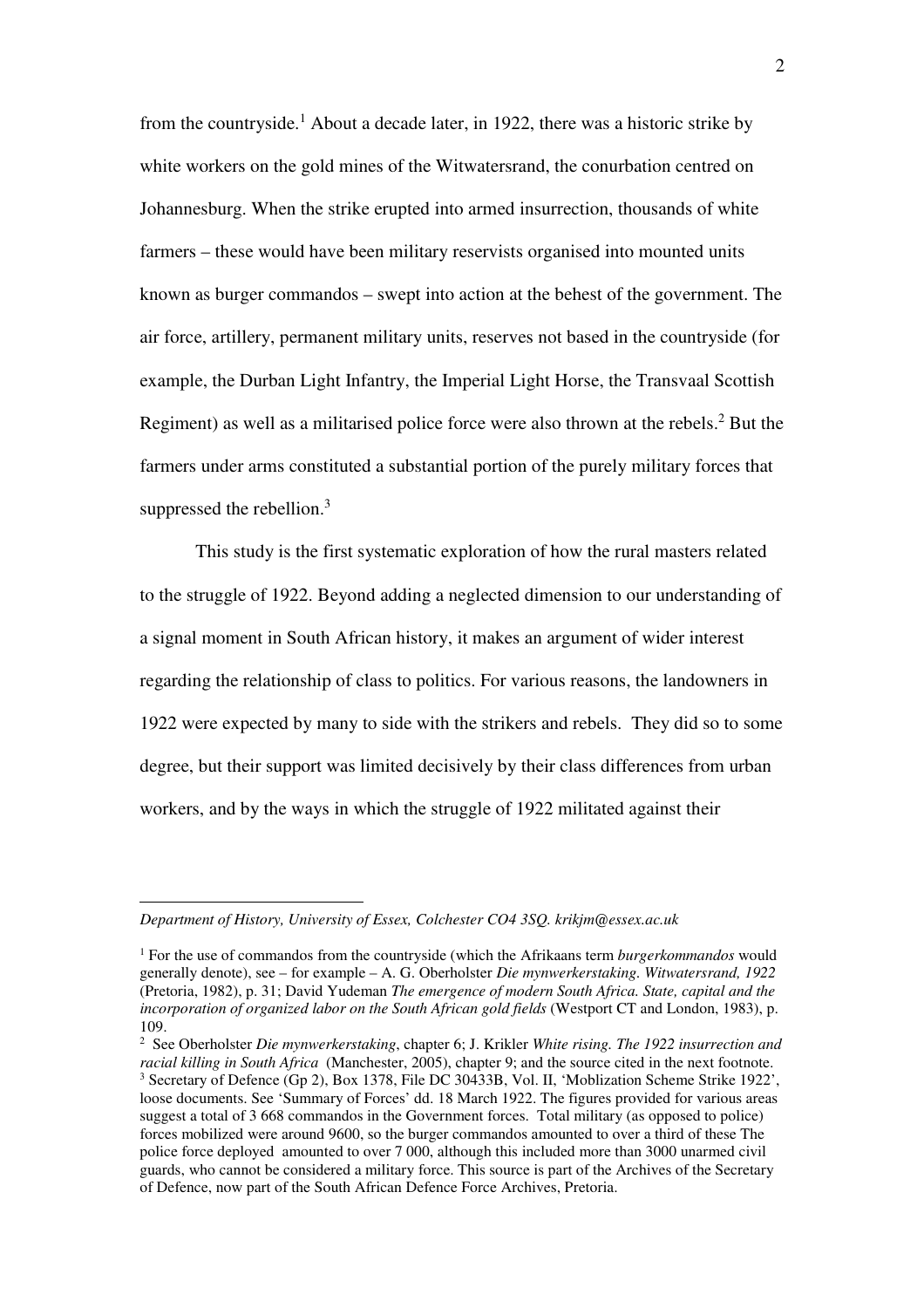economic interests. The analysis, then, might be considered as something of a casestudy in how class interest shapes political response.

There was certainly a belief that the farmers, unlike their compatriots who suppressed the general strike in 1914, would side with the rebellious strikers and thereby immeasurably strengthen the armed revolt of 1922. In the 1914 case, it is not surprising that Afrikaner landowners rode in against the strikers. The party then in power – the South African National Party led by Generals Louis Botha and Jan Smuts – represented the great majority of Afrikaner landowners, and the farmers could be expected to rally to the call of the government when its authority was challenged. Moreover, organised labour – this was always white labour at this time – was still largely associated with people of British (or British imperial) stock, the historic enemy of Boer/Afrikaner nationalism. Afrikaner farmers also had something of a suspicion of the supposed corruption of the urban world, $4$  the world after all dominated by *uitlanders* (foreigners) who had brought war and imperialism to the Boer republics.

However, developments in the decade after the general strike of 1914 might have been expected to alter the relationship of many white farmers to urban militants. There were now substantial numbers of Afrikaners amongst the strikers. Moreover, there had been a notable fragmentation and re-alignment in white politics. Afrikaner nationalists had begun to peel away from the ruling South African National Party. In 1914, nationalist-minded SANP MPs from the Orange Free State joined General Hertzog in forming the National Party. When South Africa joined Britain in the First World War, this so outraged many rural Afrikaners that they joined a rebellion. This was crushed by the Botha-Smuts government, but led to a rising wave of Afrikaner

<sup>4</sup> See J. Krikler, 'The Commandos', *Past and Present*, No. 163, May 1999, pp. 202-244, at pp. 219-20 where the important findings of Sandra Swart are alluded to.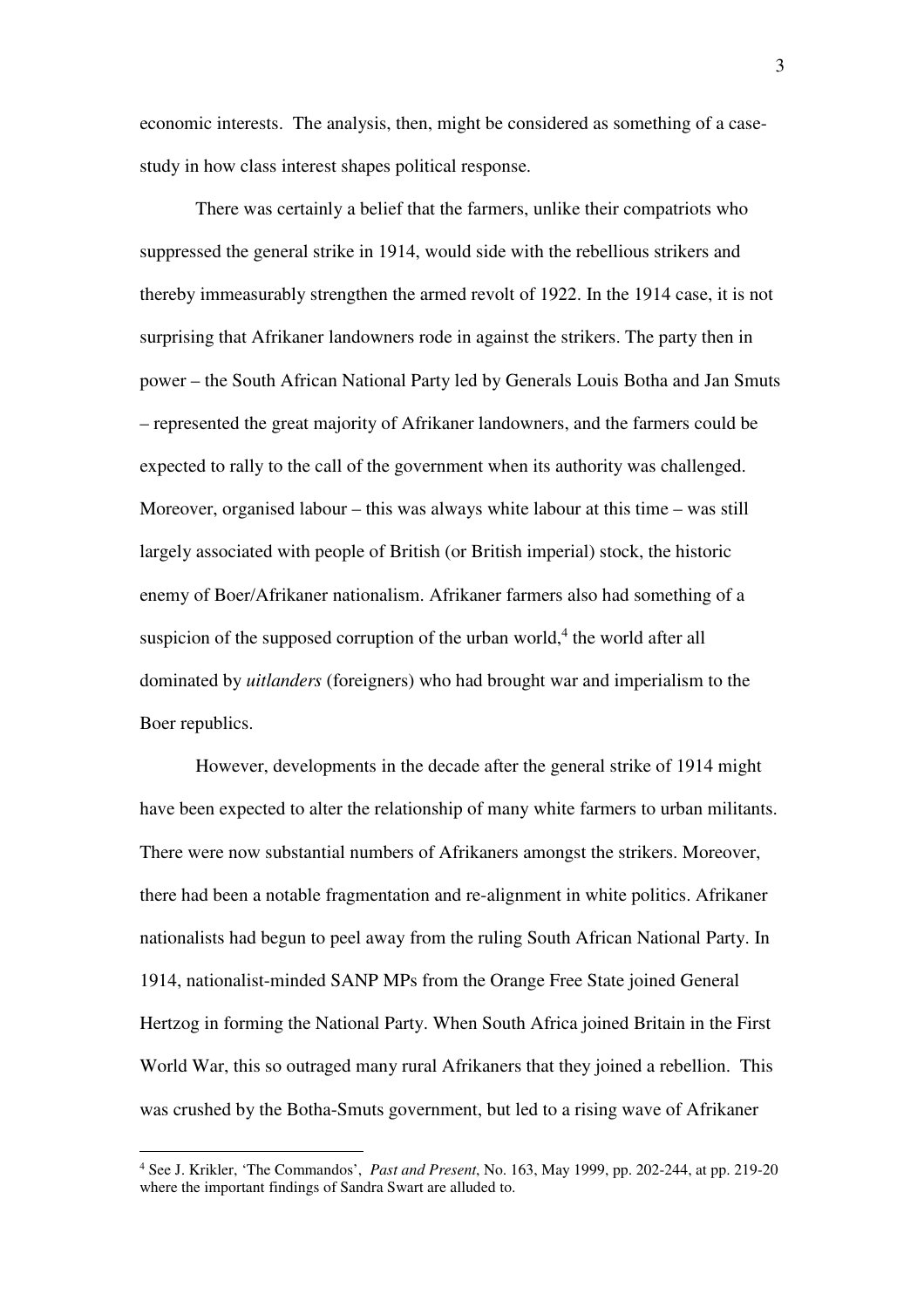nationalism that spread support for Hertzog's National Party. It now became a country-wide force. Moreover, by the time of the 1922 strike, the party in power, now called the South African Party, had fused with the pro-imperial Unionist Party, and it was led by General Smuts, viewed by many as a collaborator with British imperialism. Increasing numbers of Afrikaners were alienated from the Smuts government. Perhaps the farmers amongst them could no longer be counted on to obey its orders to scotch a workers' rebellion.<sup>5</sup>

Elements of this argument might be persuasive, but one should nevertheless be careful about supposing that Afrikaner landowners were overwhelmingly Nationalist supporters by this time. Indeed, even in 1924, when the South African Party lost power to a coalition of the National and Labour Parties, it was still getting markedly more votes in every province of South Africa (except for the Orange Free State) than the Nationalists: in the Cape, the SAP held perhaps 60% of all parliamentary seats.<sup>6</sup> A fair number would have been rural.<sup>7</sup> It is true that, by the time of the 1924 general election – both in the Transvaal province, where the Witwatersrand was located, and in the Orange Free State, whose northern reaches were close to the Rand – farmers' constituencies revealed a pronounced (and sometimes overwhelming) tendency to incline to the National Party. But it must still be emphasised that, in the general election of 1921, the year before the great strike and rebellion, many rural constituencies in the Transvaal did *not* elect Nationalist parliamentarians: one of the great *gains* of the National Party in 1924 lay particularly in the Transvaal's farming

<sup>5</sup> For a superb account of the political developments referred to, see W. K. Hancock's classic *Smuts. The sanguine years*, 1870-1919 (Cambridge, 1962) and *Smuts. The fields of force,* (Cambridge, 1968). 6 See C. E. M. O'Dowd, 'The general election of 1924', *South African Historical Journal*, No. 2, November 1970, pp. 54-76, at pp. 72ff.

<sup>7</sup> See Richard Bouch, 'Farming and politics in the Karroo and Eastern Cape, 1910-1924', *South African Historical Journal*, No. 12, November 1980, pp. 48-64, at pp. 62-3, which focus on the importance of rural constituencies that the Nationalists either lost or were unable to take from the SAP in 1924.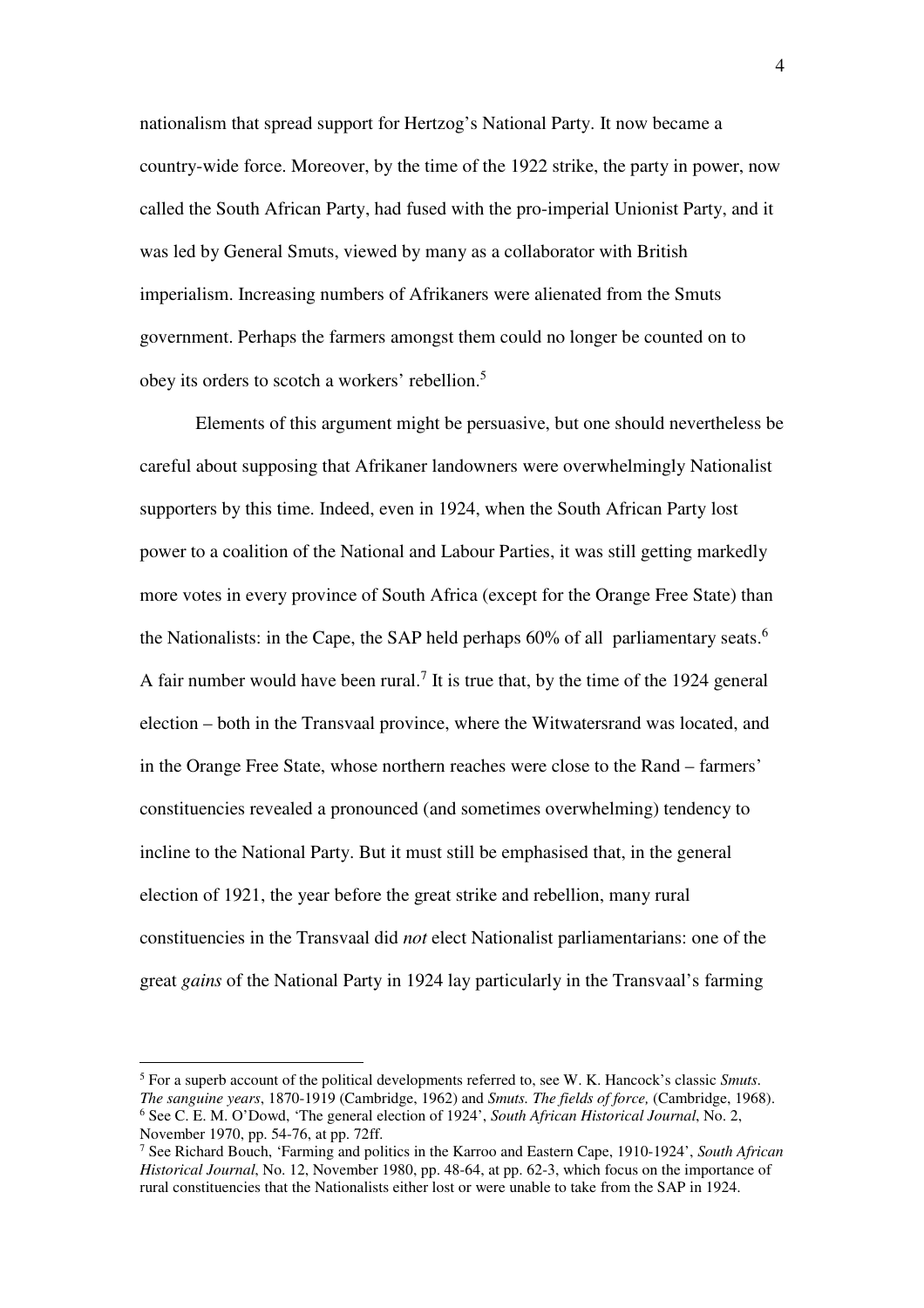constituencies.<sup>8</sup> We must take care, then, in assuming a Nationalist grip on farmers' loyalties. The most one can say with respect to the Transvaal, as opposed to the strongly-Nationalist Orange Free State, is that the period during and after the War saw growing support for the National Party amongst farmers, but that this did not become decisive for that party until 1924.

Even so, when the possibility of military action against the strikers in 1922 was discussed, there was evidently a worry that Afrikaner nationalism might affect the mobilization of farmers. Hence Winston Churchill, then the colonial secretary, was warned by the governor-general of South Africa:

On the last similar occasion, in 1914, the Government relied largely upon the burghers from the districts surrounding the Rand. It is said that since then the attitude of these men has undergone a considerable change owing to the spread of Nationalism and to the fact that numbers of them now have relatives employed on the mines…. It has been rumoured that, if these burghers were called out, some would refuse service or alternatively, after enrolment, would range themselves on the side of the strikers.<sup>9</sup>

It is noteworthy that the governor-general referred to a phenomenon other than nationalism that that might now lead the burger commandos from the countryside to side with strikers: their familial connections with miners. If, in earlier industrial upheavals, white strikers tended to be associated principally with people of British or British imperial origin, this was no longer so. Such had been the pace of Afrikaner urbanisation that, at the time of the 1922 strike, at least half of the strikers were Afrikaners: the general secretary of the white miners' union, E. Hendrikz, was himself an Afrikaner. Moreover, a very high proportion of these Afrikaner mineworkers did indeed have ties to the countryside.

<sup>&</sup>lt;sup>8</sup> For this last point, see O' Dowd, 'The general election of 1924', pp. 72-73. See also, Bouch, 'Farming and politics', p. 63, where the Nationalists' 'decisive swing' in 1924 is identified as the Transvaal. This would have been the rural Transvaal, as the party did not fare so well in its urban constituencies.

<sup>&</sup>lt;sup>9</sup> GG [Archives of the Governor-General of South Africa, 1905-1974], vol. 965, file 19/640, Governor-General to Winston Churchill, 31 January 1922. These archives – hereafter referred to merely as GG – are held in South African National Archives in Pretoria and are part of the Sentrale Argiefbewaarkblek/Central Archives Depot, the archival designation of which is SAB.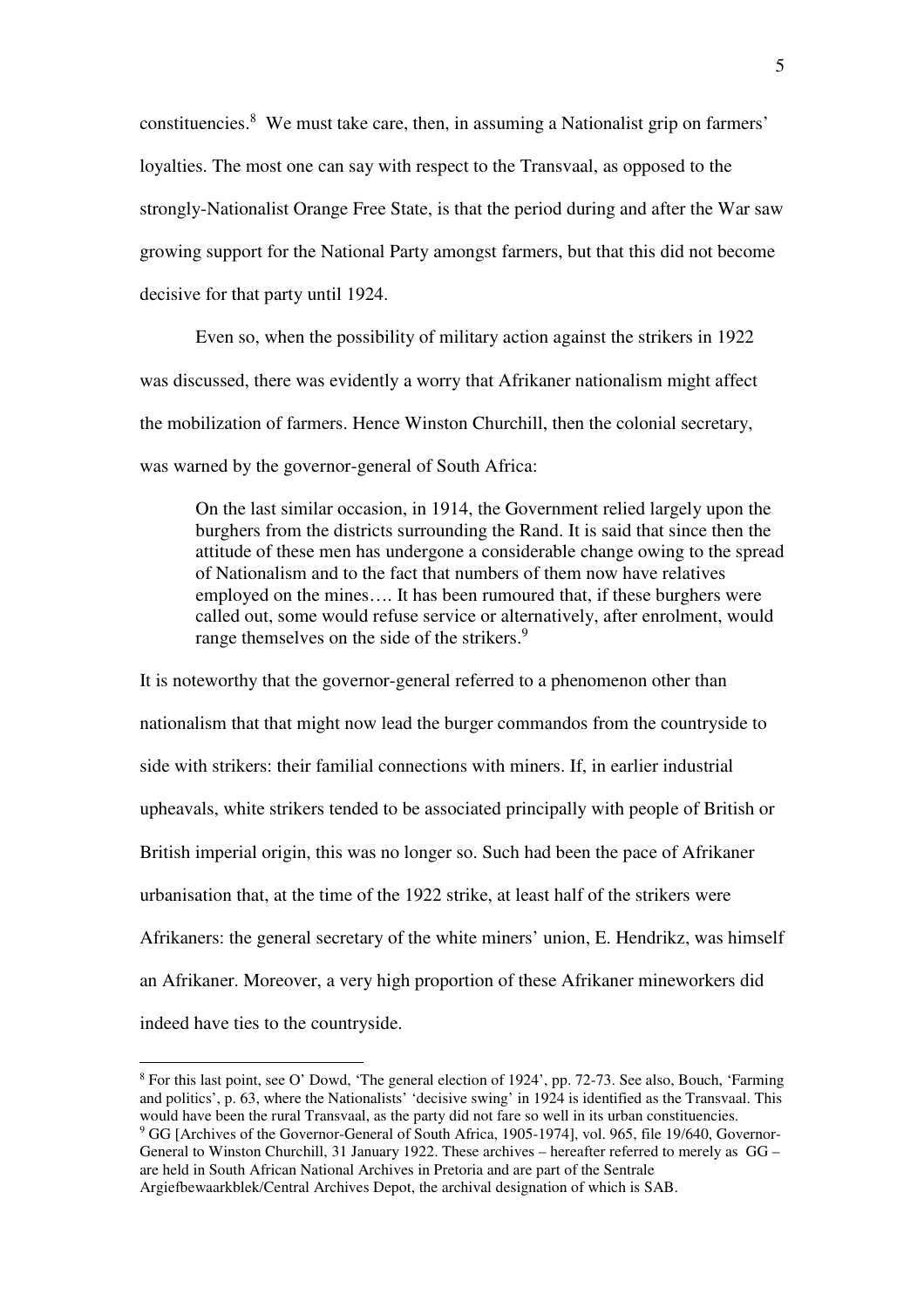Their country origins were manifest in a number of ways – whether in that evidence of mineworkers keeping cows;<sup>10</sup> in the way in which scores of mineworkers worked agricultural plots in Putfontein near Benoni, east of Johannesburg;<sup>11</sup> and  $$ most dramatically – in the very large numbers of horses that the strikers paraded on. When the white workers' movement, influenced by ex-servicemen in its ranks, elaborated a paramilitary structure known as strike commandos (not to be confused with the burger commandos referred to above), these frequently had mounted sections.<sup>12</sup> It was to one of these that a leader of Germiston strikers referred when he spoke of *die perde Kommando* ('the horses Commando') under his authority.<sup>13</sup> That large numbers of mineworkers continued to keep horses – this could be costly for an urban worker, given costs of stabling and forage – is highly significant. The horse had always been a powerful cultural emblem for Afrikaner farmers. When workers held on to it in an urban milieu, this announced their origins on the land and the hope, perhaps, that they would return to it.<sup>14</sup>

If the rural origins of many mineworkers provided a link to Afrikaner farmers that might lead landowners to support the strike, another factor could facilitate this. The strikers of 1922, the men whose movement ultimately became a rebellion against

<sup>&</sup>lt;sup>10</sup> See SCC [Archives of the Special Criminal Court, Johannesburg, 1922-31, case No. 59A/1922, Rex v. R. K. de Boer et al: testimony of Clifford Ferreira, striker; and case No. 3/1922, Rex v. M. Olivier et al: preparatory examination testimony of Frans Werner, mineworker. This archive – hereafter referred to as SCC – is held in the South African National Archives in Pretoria. It is part of the Transvaal Argiefbewaarplek/Transvaal Archives Depot, the archival designation of which is TAB

<sup>&</sup>lt;sup>11</sup> See SCC, case No. 62A/1922, Rex v. D. van Zyl et al: testimonies of Sergeant Edgar Holmden and Henry Boy, a detective.

 $12$  For the strike commando movement, see J. Krikler, 'The commandos: the army of white labour in South Africa', *Past and Present*, No. 163, May 1999, pp.202-244; and – generally – Jeremy Krikler *White rising.* 

<sup>&</sup>lt;sup>13</sup> UWL [University of the Witwatersrand Library Historical Manuscripts], AH646, Records of the Trade Union Council of South Africa [TUCSA Records], South African Industrial Federation Papers [SAIF Papers], Bd6.2.1, File 3, case concerning Primrose Mine shooting: statement (Afrikaans typescript, 3 pp) of Gabriel Mare of Germiston, p. 3, crossed out portion. (Note: this statement is distinct from a two-page typescript statement of Mare's in this file .) Hereafter, this source is referred to as UWL, AH646, TUCSA Records, SAIF Papers.

<sup>14</sup> See W. M. Macmillan *Complex South Africa* (London, 1930)*,* pp. 85-6 with respect to urban Afrikaners' desire to return to the land.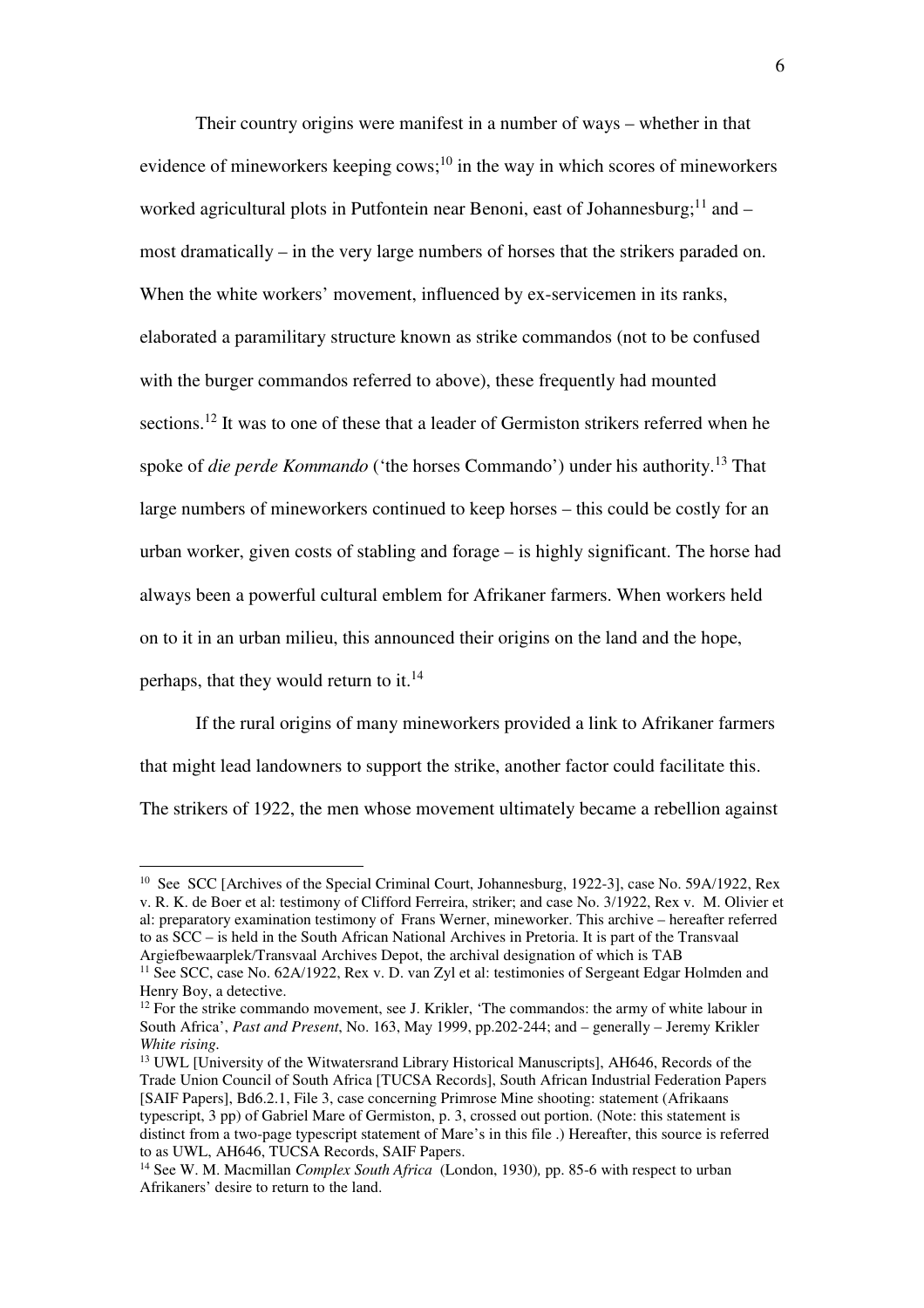the government, were fighting above all to prevent the semi-skilled amongst them – perhaps 10% of the white labour force – from being replaced by black workers at much lower wages. (The South African mining companies, worried by falling profits and the power of white labour, had provoked the strike by seeking to impose wage cuts, a reorganisation of production and a policy of racial substitution in the semiskilled grades.)<sup>15</sup> Landowners, highly committed to white supremacy, were expected to show sympathy with the racial cause at the heart of the strike.<sup>16</sup> As the governorgeneral informed the colonial secretary: 'The allegation that the Chamber [of Mines, the employers' body] is trying to displace white men by natives may enlist the sympathy of the Dutch [i.e. Afrikaner] farmers, whose attitude on the colour question is traditional.'<sup>17</sup> By the time this message was sent to London, a Nationalist politician had already told strikers at an 'overflowing' meeting 'that they had the full sympathy of the farmers in his district in their fight for the maintenance of the colour bar'.<sup>18</sup>

To sum up, then, there was a plausible contemporary view – held for the reasons sketched above – that the rural masters would show solidarity with the white labour movement in the year of its great struggle. This article explores the nature, limits and – ultimately – the violation of that solidarity. However, before commencing the analysis, certain difficulties with regard to sources should be emphasised. The archives of the Department of Agriculture, the state institution most concerned with the landowners, may well have nothing on the farmers' relationship to

<sup>&</sup>lt;sup>15</sup> For the context and nature of the company drive against the conditions of white labour, see Jeremy Krikler *White rising*, chapter 1; Frederick Johnstone, *Class, race and gold. A study of class relations and racial discrimination in South Africa* (Lanham MD, 1976), chapter 3; Yudelman *Emergence of modern South Africa*, chapters 4-5; Oberhoster *Die mynwerkerstaking*, chapter 3; Jack and Ray Simons *Class and colour in South A frica* (International Defence and Aid Fund edition, 1983), chapter 13. <sup>16</sup> See *Die Burger*, 17 February 1922, p. 5, 'Boere steun stakers' for evidence of farmers supporting the racial demand of the strikers.

<sup>&</sup>lt;sup>17</sup> GG, Vol. 965, file 19/640, Gov-General to Winston Churchill, 31 January 1922.

<sup>&</sup>lt;sup>18</sup> Rand Daily Mail, 25 January 1922, p. 10, 'Protracted struggle expected'.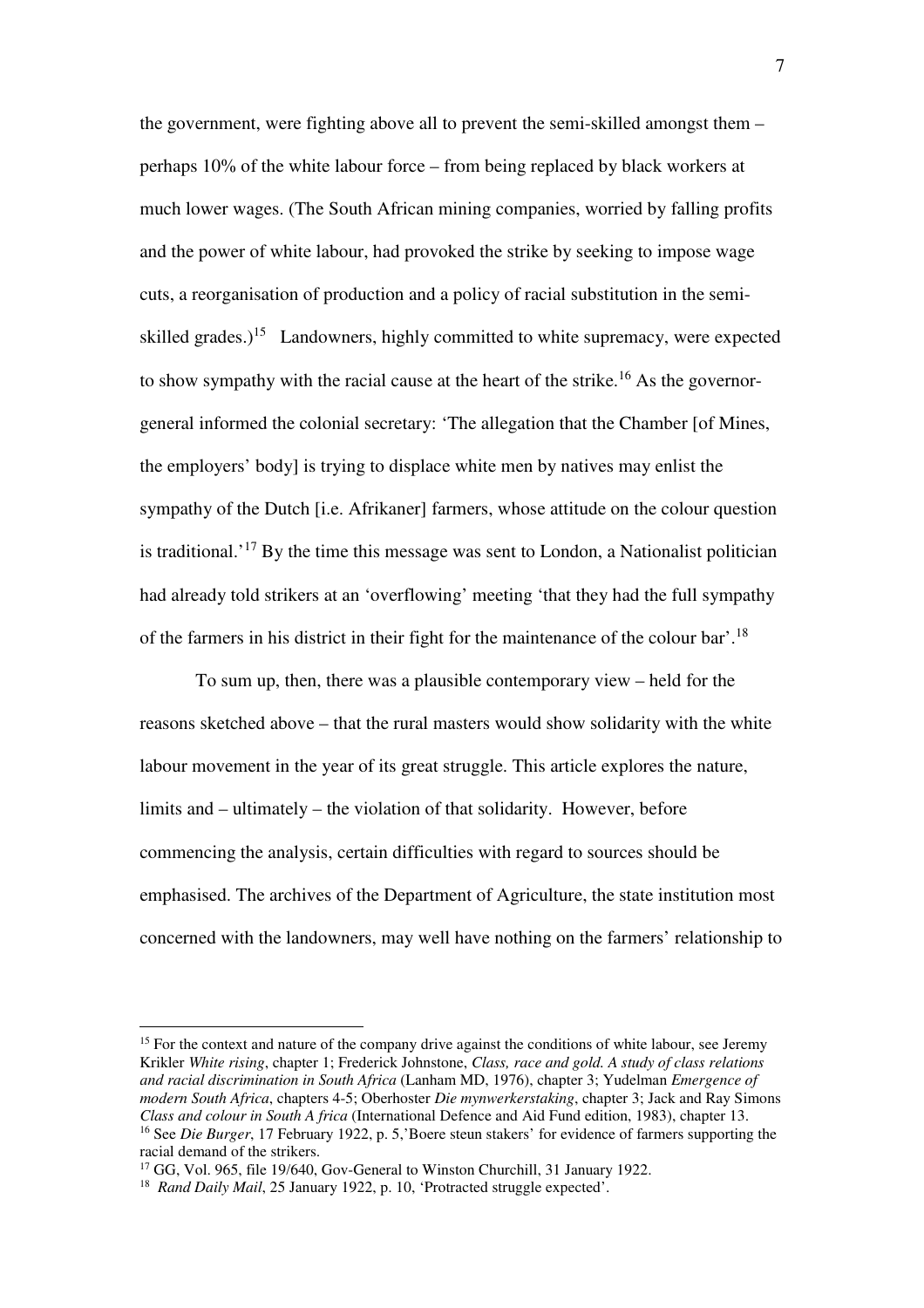the strike.<sup>19</sup> The Department of Defence files that relate to the workers' rebellion offer a few tantalizing glimpses of the burger commandos but they do not deal with them extensively.<sup>20</sup> (The nature of the defence records perhaps explains why A. B. Oberholster, the historian who has most immersed himself in the military record, has little, if anything, to say about the farmers' relationship to the strike.)<sup>21</sup> One also has to look very hard elsewhere in the voluminous state records related to the upheaval of 1922 to find references to farmers – I deploy here ones gathered in many years of research into a much wider project on race, class and violence.

Gleanings from newspaper research are certainly rich. The Afrikaans press provided much evidence for this study, but it is the great English-language newspaper of Johannesburg, the *Rand Daily Mail*, that has proved most useful. This comparatively well-resourced newspaper was published from the heart of the Rand during the struggle of 1922, and it offered an extraordinarily-comprehensive account of virtually all phenomena related to the strike. Indeed, when the Strike Legal Defence Committee came to offer an analysis of the upheaval, it based its 'detailed chronological history' on what the *Rand Daily Mail* provided. The paper served capital, the committee declared, and it was given to condemning strikers, but – as it pointed out – 'its reports of facts were usually correct'.<sup>22</sup> As we shall see, the *Rand Daily Mail* detailed farmers' aid to the strike, and it also provided evidence of the

<sup>19</sup> See LDB [Argief van die Sekretaris van Landbou /Archives of the Secretary of Agriculture, 1896- 1969]. It is part of the SAB collection of the South African National Archives. In 2013, I fruitlessly searched the LDB archive for material on the farmers' relationship to the strike and came up with nothing. I searched consecutively through correspondence files that comprehended 1922 – for example, those in correspondence file volumes 2-7 and 9-13. After searching all volumes up to volume 34 that contained any material relating to the year 1922, I ceased my consecutive trawl since the files were yielding nothing of relevance. I drew a blank also in my study of the Register of Outgoing Letters, vol. 5065, as also in my study of the following volumes of the Registers of Incoming Letters (individuals): vol. 4997, 4998 and vol. 4999. All volumes of registers mentioned cover the period of the strike.  $^{20}$  A guide to sources regarding the 1922 strike in the Archives of the Secretary of Defence was compiled by M. Fraser and is held in the South African National Defence Force Archives, Pretoria. <sup>21</sup> See Oberholster *Die mynwerkerstaking*.

<sup>22</sup> See *The story of a crime* (Transvaal Strike Legal Defence Committee, Johannesburg, 1924), p. 9.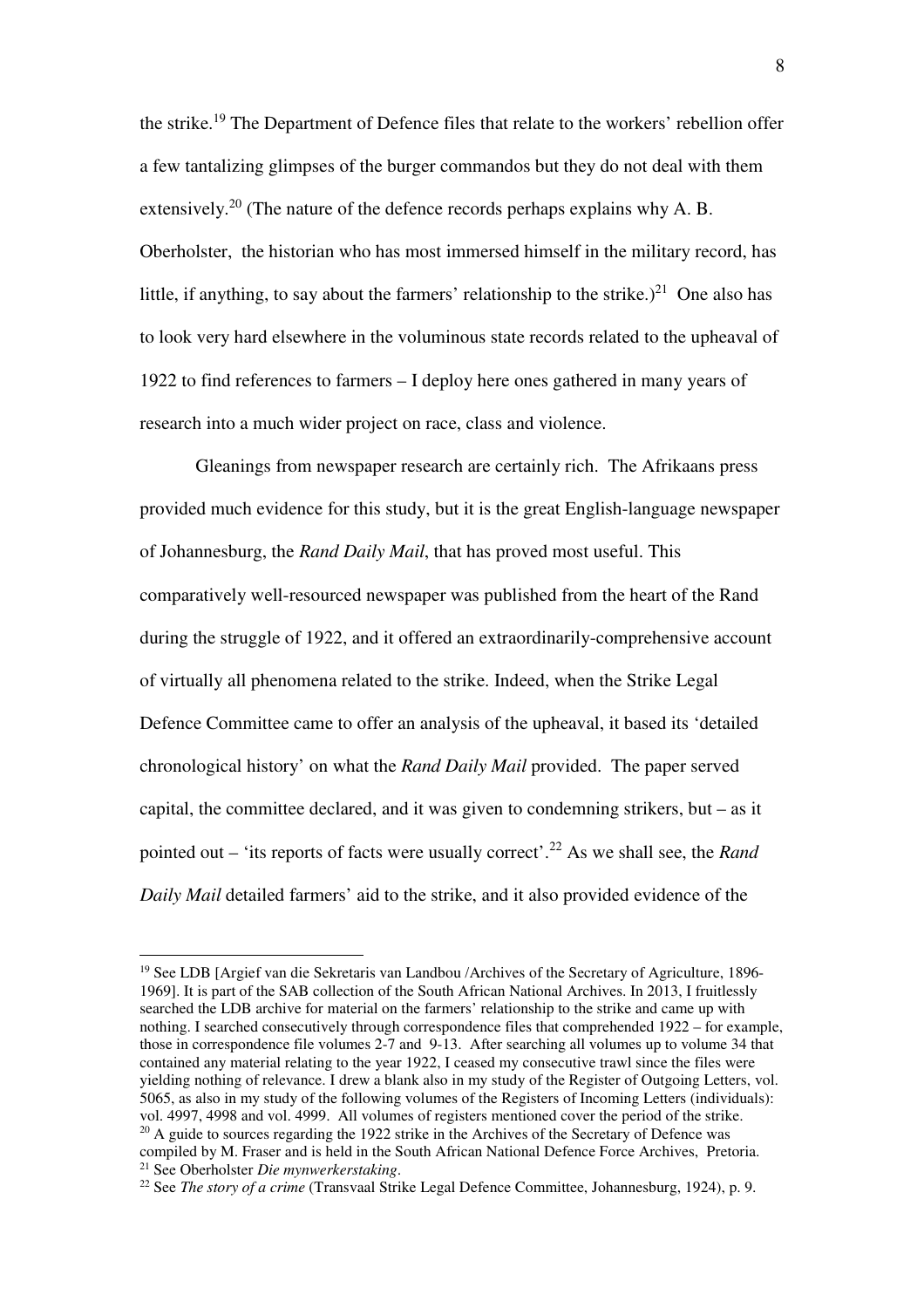difficulties the strike caused for agriculturalists in the great market of the Rand. However, notwithstanding the high quality of this press reporting, one must be on guard with respect to items 'planted' in the press by the employers, as also with respect to the exaggerations that sometimes coloured pronouncements from the strikers' camp. The contending parties were, after all, engaged in something of a propaganda war and appeals to farmers had a place in this.

I

Opponents and supporters of the strike were certainly framing their ideological contest with an eye to the farmers. This can be shown in the employers' propagation of the abstract and rather unconvincing idea that farmers were suffering because of 'the high wages paid to organised labour'. Farmers had to be able 'to exchange products with those of other producers on a…fair basis', it was argued, and they would never be able to do so 'while organised labour on the railways, on the mines, and in town industries persisted in claiming the right to be sustained... in a superior position to that of the farmer'.<sup>23</sup> This argument was reiterated by the Chamber of Mines – the collective organisation of mining companies – which also stressed that the income of mineworkers 'had risen enormously since 1914' while that of farmers 'remained stationary'.<sup>24</sup> (Actually, whilst in monetary terms, white mineworkers' wages had risen markedly during the First World War, given inflation, they had, in real terms, remained more or less fixed between 1914 and 1920.)<sup>25</sup> The farmers,

<sup>23</sup> *Rand Daily Mail*, 12 January 1922, p. 7, 'Why farmers go bankrupt', recounting views of the head of the Crown Mines complex.

<sup>&</sup>lt;sup>24</sup> Ibid, 20 February 1922, p. 7, 'Farmers in grave difficulties': an extensive report of the views of 'a member of the Chamber of Mines'.

<sup>25</sup> UWL, AH646, TUCSA Records, SAIF Papers, box Bd1-5 (SAI F memoranda), document Bd3.11, J. Boyd (Assistant Secretary, Dept of Labour, Chamber of Mines) to General Secretary, SAIF, 1 June 1921, which admits that in October 1920 the cost of living was 'practically 57 per cent above the 1914 level'. For a broadly similar increase in wages over the same period, see Johnstone *Class, race and gold*, p. 100.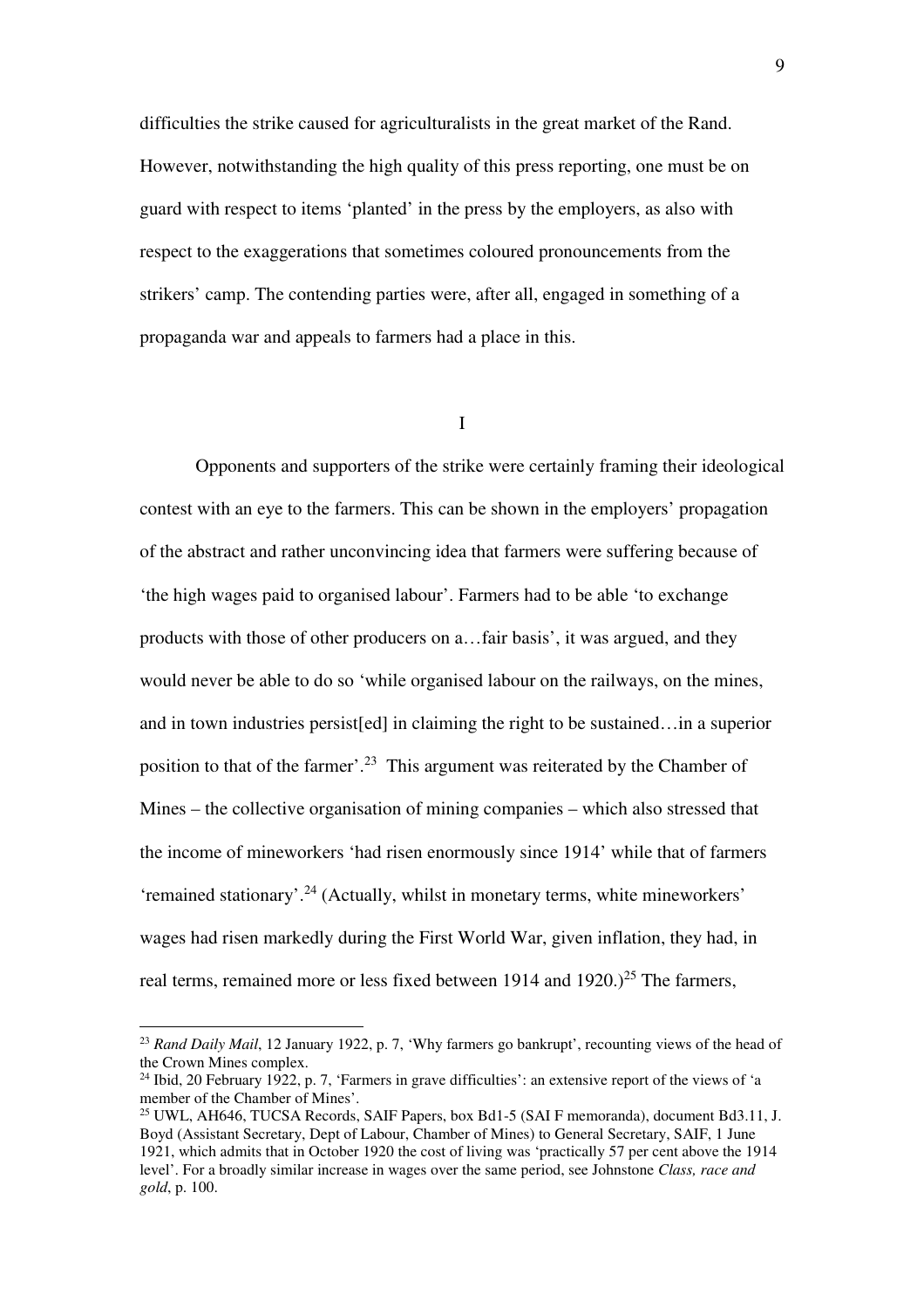argued the Chamber opaquely, were exploited by white mine workers: 'an unfair exchange of labour' was taking place.<sup>26</sup>

Representatives of labour, meanwhile, made their own appeal to the farmers. A miners' leader in Brakpan, east of Johannesburg, described some of the work of his 'Propaganda Committee': 'We sent out men to tell the country people exactly why we had come out on strike, and [why we] were remaining out...<sup>27</sup> A leaflet in Afrikaans, meanwhile, included a message from a leading trade unionist, and advanced the idea that the strikers' cause was in the interests of farmers. If black labour edged out whites on the mines, it was argued, the consequences for the farmers would be dire: *die annvraag vir hul[lle] produkte sal verminder* ('the demand for their products will diminish') and black farm labour would become prohibitively expensive.<sup>28</sup> Indeed, argued the general secretary of the miners' union, black workers would be drawn away from the farms as they sought new and better-paid positions once held by whites: 'the backveld farmers would lose seriously in native labour, because farm labourers would flock to the mines to get the higher pay'.<sup>29</sup> A defeat of the white workers, it was publicly declared to a crowd of strikers in Johannesburg, would mean that 'the farmers must go down, too, once and for all' for, as the strike had demonstrated, they depended upon a white working class market.<sup>30</sup> This idea was taken up by an Afrikaner nationalist newspaper, which urged farmers to support the

<sup>26</sup> *Rand Daily Mail*, 20 February 1922, p. 7, 'Farmers in grave difficulties'

<sup>&</sup>lt;sup>27</sup> SCC, case No. 77/9/1923, Rex v. William Fraser and E. W. Gibbs: testimony of Edwin Gibbs, chairman of the Brakpan Strike Committee. See *Die Burger*, 25 February 1922, p. 7, 'Die saak aan boere verduidelik' for a trade unionist addressing a meeting in Colligny, Orange Free State, in which the strikers' cause was held to be in the economic interests of farmers.

<sup>&</sup>lt;sup>28</sup> PM [Archives of the Secretary to the Prime Minister], vol. 1/1/422, file 3/22, vol. III, 'Industrial Situation. Strike. January 1922', leaflet entitled 'Die volksiel word geskend!': enclosure of J. van der Merwe [?] to Captain Lane (PM's private secretary), 1st Feb. 1922. The leaflet reproduced at length the views of General J. J. Pienaar which had appeared in *Ons Vaderland* newspaper. These archives – hereafter referred to as PM – are held in the South African National Archives in Tshwane/Pretoria and are part of the SAB collection.

<sup>29</sup> *Rand Daily Mail,* 7 January 1922, p. 9, 'Nurahs and the colour bar'.

<sup>30</sup> Ibid, 21 February 1922, p. 7, 'Advice to farmers'.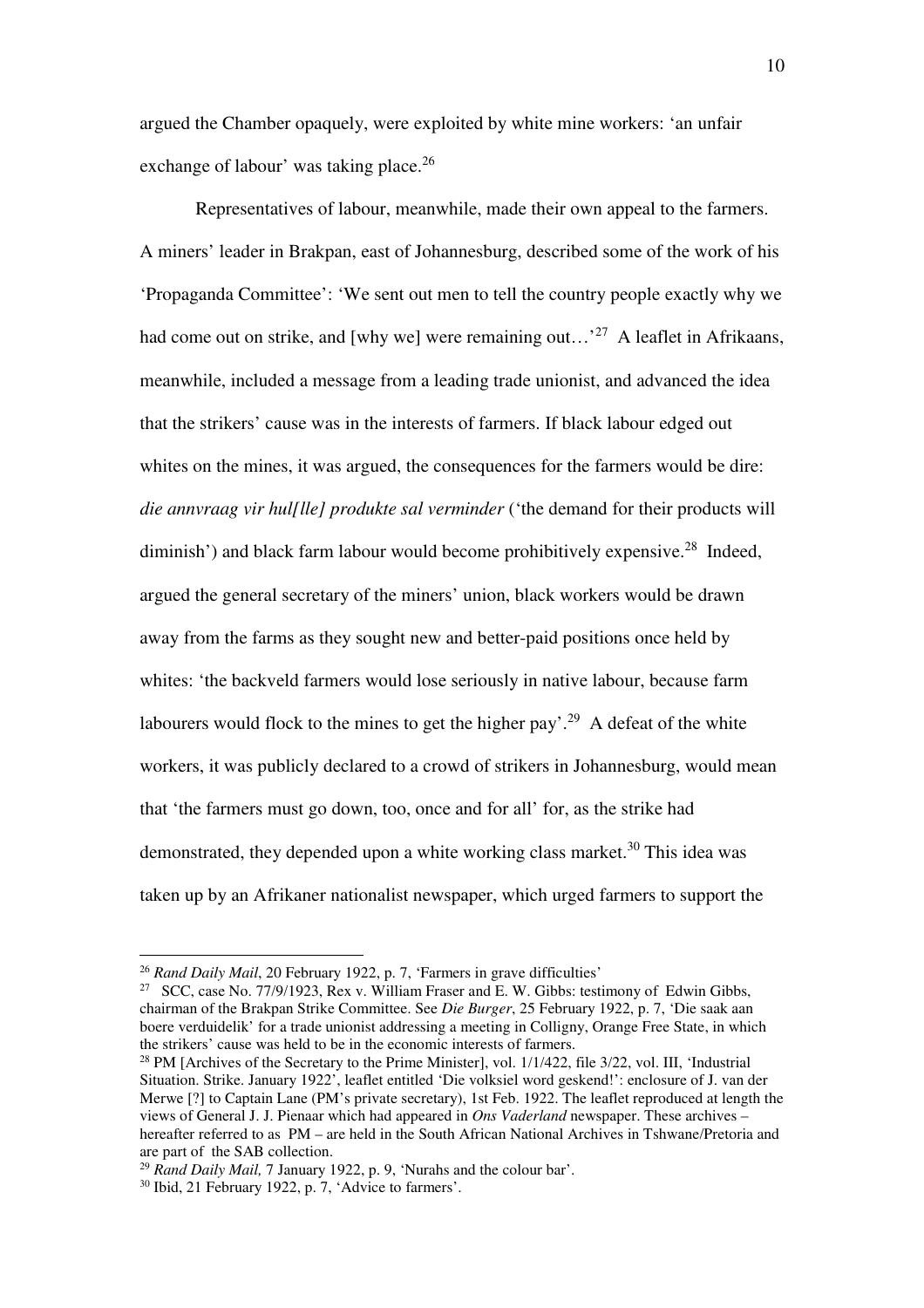white workers in their struggle because, it asserted, they were 'better buyers [*beterer kopers*] …of the products of the farmer'.<sup>31</sup>

In the speeches to strikers, the rural masters were frequently mentioned. The mineworkers desperately needed to hear that their cause was supported by other constituencies of whites, not least the farmers who had proved so potent an enemy in the past. Thus, when crowds of workers gathered, they were repeatedly told that the farmers were with them, as in a speech that referred to the "backveld" having 'come up to the scratch', realising that the employers were seeking 'to starve the men into submission'; or in that address in which it was argued that the mining companies had been wrong footed by the 'sympathy of the country for the townsmen'. The farmers, it was strongly implied, would not allow the workers to be starved back to work and the employers were now 'shaking'.<sup>32</sup>

Such speeches – with that emphasis on preventing starvation – remind us that the strikers needed food supplies from the farmers. This is why the leader of the miners' union was described in early February 1922 as 'leaving immediately for the country districts to collect foodstuffs from the farmers'.<sup>33</sup> As one leader of strike commandos remarked after the workers' movement of 1922 had been suppressed: 'Prominent strikers did go out into the country to collect, and held meetings all over the Transvaal and the Free State.'<sup>34</sup> The strike of 1922 was, after all, no brief affair and the funnelling of food to the strikers and their families was crucial to sustaining it. This is why a trade union leader called upon the wider public to prevent the strikers

<sup>31</sup> *Die Burger*, 24 February 1922, 'Boer en werker een belang'.

<sup>&</sup>lt;sup>32</sup> *Rand Daily Mail*, 2 February 1922, p. 5, "Withdraw the ultimatum"; and 1 February 1922, p. 8, 'Political fighting foreshadowed'. See also the reference to the farmers' solidarity as conveyed to workers in the Johannesburg Town Hall: *Rand Daily Mail*, 3 February 1922, p. 7, 'Distress owing to strike'.

<sup>33</sup> Ibid, 3 February 1922, p. 7, 'Distress owing to strike'.

<sup>&</sup>lt;sup>34</sup> SCC, case no. 1/22, Rex v. R. P. Erasmus, testimony of Rasmus P. Erasmus, commandant of a Johannesburg strike commando.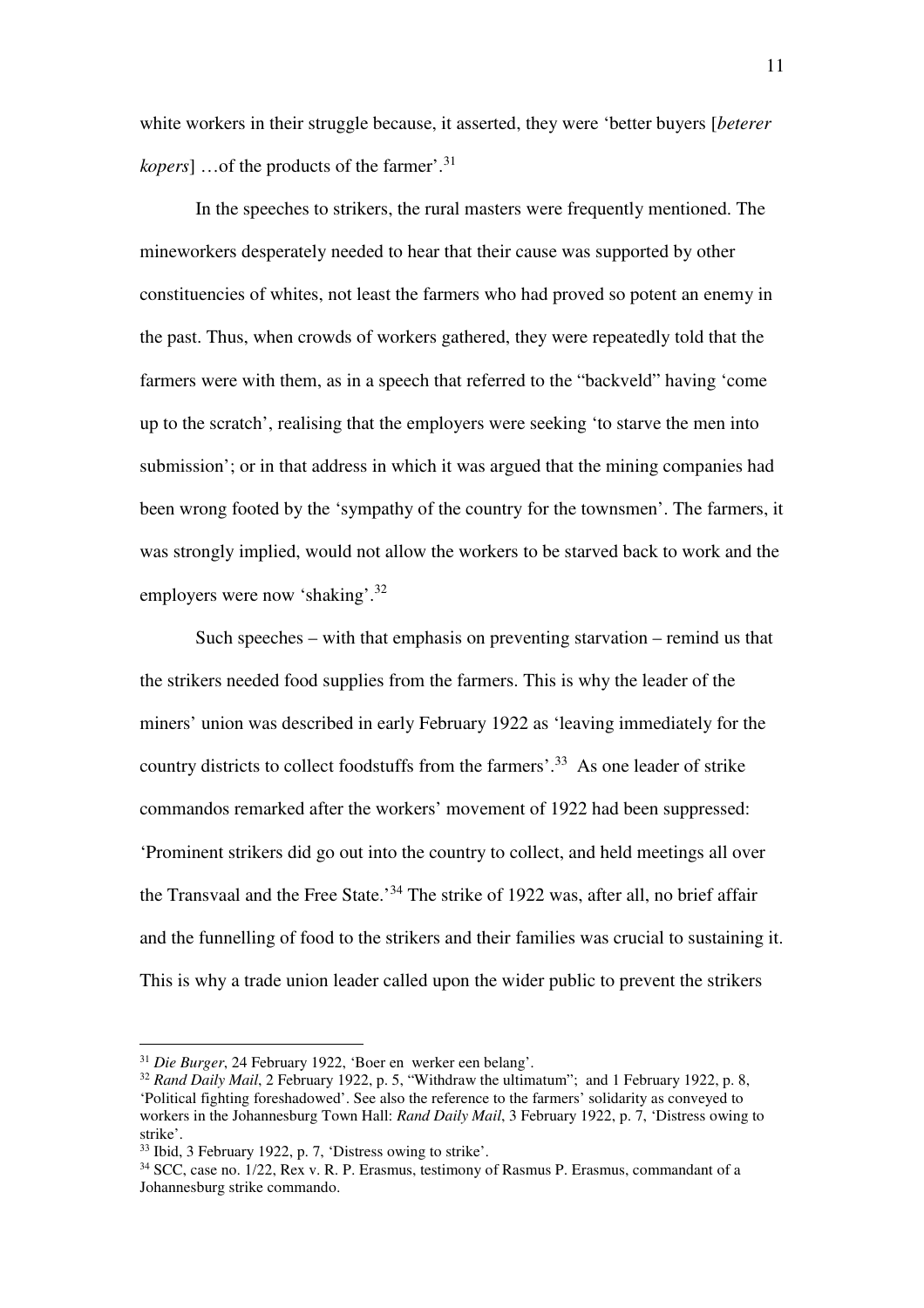from being 'beaten by the barbarous weapon of starvation.' He made his appeal more than a month into the dispute, and commented that: 'The people of this country had... risen nobly to the occasion...'<sup>35</sup>

Had the people of the countryside so nobly risen? One Labour parliamentarian implied that farmers, generally, were demonstrating 'their sympathy with the strikers by providing them with foodstuffs'.<sup>36</sup> According to another: 'The Heidelberg farmers were placing all their cattle and…crops at the disposal of the strikers, to be paid for when they could. Rustenberg and other districts had made similar offers.<sup>37</sup> This was surely hyperbole. However, the National Party, which had a strong focus on farmers, put its weight behind provisioning the strikers. When trade union representatives met with the Transvaal executive of the party, they specifically 'asked for assistance in the matter of food supplies'. Sympathetic to the racial demands of the strikers, the executive resolved 'to give its full support [to the workers] in so far as it affects the supply of provisions from the country side'. A party committee was to be formed to receive such, and soon enough the governor-general was remarking on what was held to be 'an excellent response' to the Nationalist initiative.<sup>38</sup> The party's branch structure in the rural districts of the Transvaal appears to have been enlisted to collect supplies.<sup>39</sup>

East of Johannesburg, in Germiston, farmers were certainly represented on the committee overseeing the relief fund aiding those fallen on hard times because of the strike. Close by, in the settlement of Alberton, Hans Meyer, a prominent local farmer,

 $\overline{a}$ 

<sup>36</sup> GG, vol. 966, file 19/646, Governor General to Winston Churchill, 24 February 1922, citing commnts of the parliamentarian, T. Boydell.

<sup>35</sup> *Rand Daily Mail*, 16 February 1922, p. 7, 'Thompson's message'.

<sup>37</sup> *Rand Daily Mail*, 18 January 1922, p. 7, 'Making or marring the country'.

<sup>38</sup> GG, vol. 965, file 19/643, Governor General to Winston Churchill, 7 February 1922; quotations from this letter. A report of the meeting between the National Party and the union representatives may be found in *Rand Daily Mail*, 2 February 1922, p. 5, 'Give strikers rations'

<sup>39</sup> *Rand Daily Mail*, 3 February 1922, p. 7, 'Distress owing to strike'. See *Die Burger*, 16 February 1922, p. 3, 'Nasionale Party' for mobilization in support of the strikers by the party's Marico branch.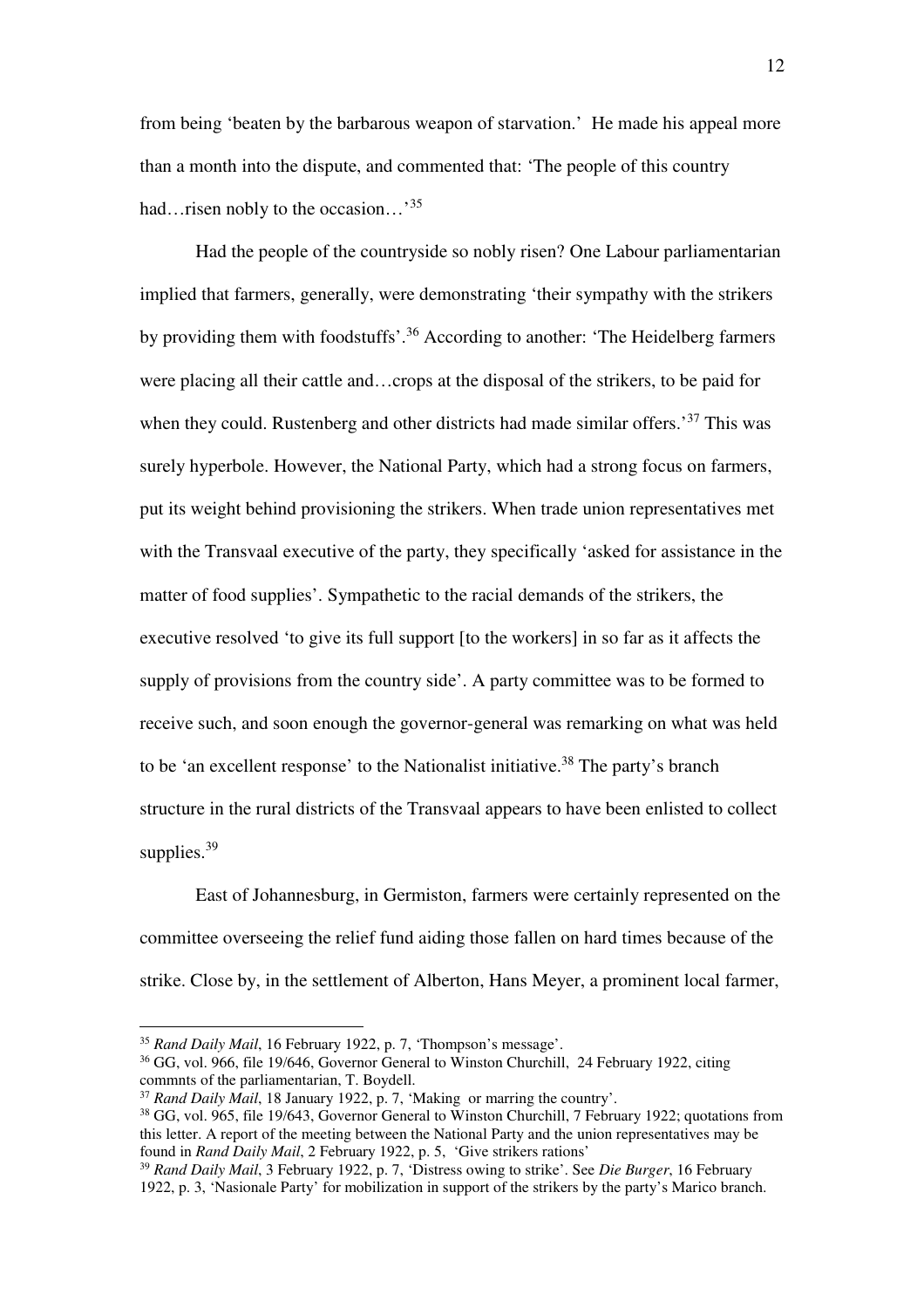made a speech in which he attacked the government and 'promised the strikers…quite a bounteous supply of foodstuffs from the neighbouring farmers'. West of Johannesburg, meanwhile, in the Krugersdorp-Randfontein area, there was a 'wellattended meeting of farmers…at Mulder's Drift'. A vote in support of the strikers was taken 'and the farmers promised to lend assistance by giving supplies of produce'. Within a week, wagons trundled out of Krugersdorp to bring in sustenance from 'the country districts': it was said that 'a most generous response' was guaranteed.<sup>40</sup>

Certainly, some reports do suggest a generous response. A single farmer, it was said, 'had donated ten head of cattle'. Very late in January, an assembly of the farmers of Jackson's Drift resolved to back the strikers with 'moral and material support in every direction'; in fact, they had by then provided to the workers' movement a 'large quantity of potatoes, fruit, vegetables and meat'. It mid- February, it was reported that J. L van Deventer, presumably a farmer, had donated to the Germiston Relief Fund not only over half a dozen bags of corn and potatoes, but more than 30 sheep and goats.<sup>41</sup> An Afrikaans newspaper printed a *lang lys van bydrae* (a 'long list of contributions') that had been made by rural folk to the strikers.<sup>42</sup>

II

A closer look at the organisation and dispensing of food to the strikers and their families, however, reveals a limited role played by the farmers. For the strikers were overwhelmingly resourced by urban groups and organisations. The South African Industrial Federation, to which the various unions of mineworkers belonged,

<sup>40</sup> *Rand Daily Mail*, 23 January 1922, p. 7, 'Helping distressed strikers'; 1 February 1922, p. 7, 'Meeting at Alberton'; 24 January 1922, p. 5, 'The workers' propaganda';*,* 30 January 1922, p. 10, 'Strike relief work'.

<sup>41</sup> Ibid, 3 February 1922, p. 7, 'Distress owing to strike'; 1 February 1922, p. 7, 'Gifts from Jackson's Drift farmers'; 17 February 1922, p. 10, 'Events on the East Rand'.

<sup>42</sup> The newspaper was *Ons Vaderland*, which was cited by *Die Burger*, 18 February 1922, p. 8, '40,000 mense per dag gevoed'.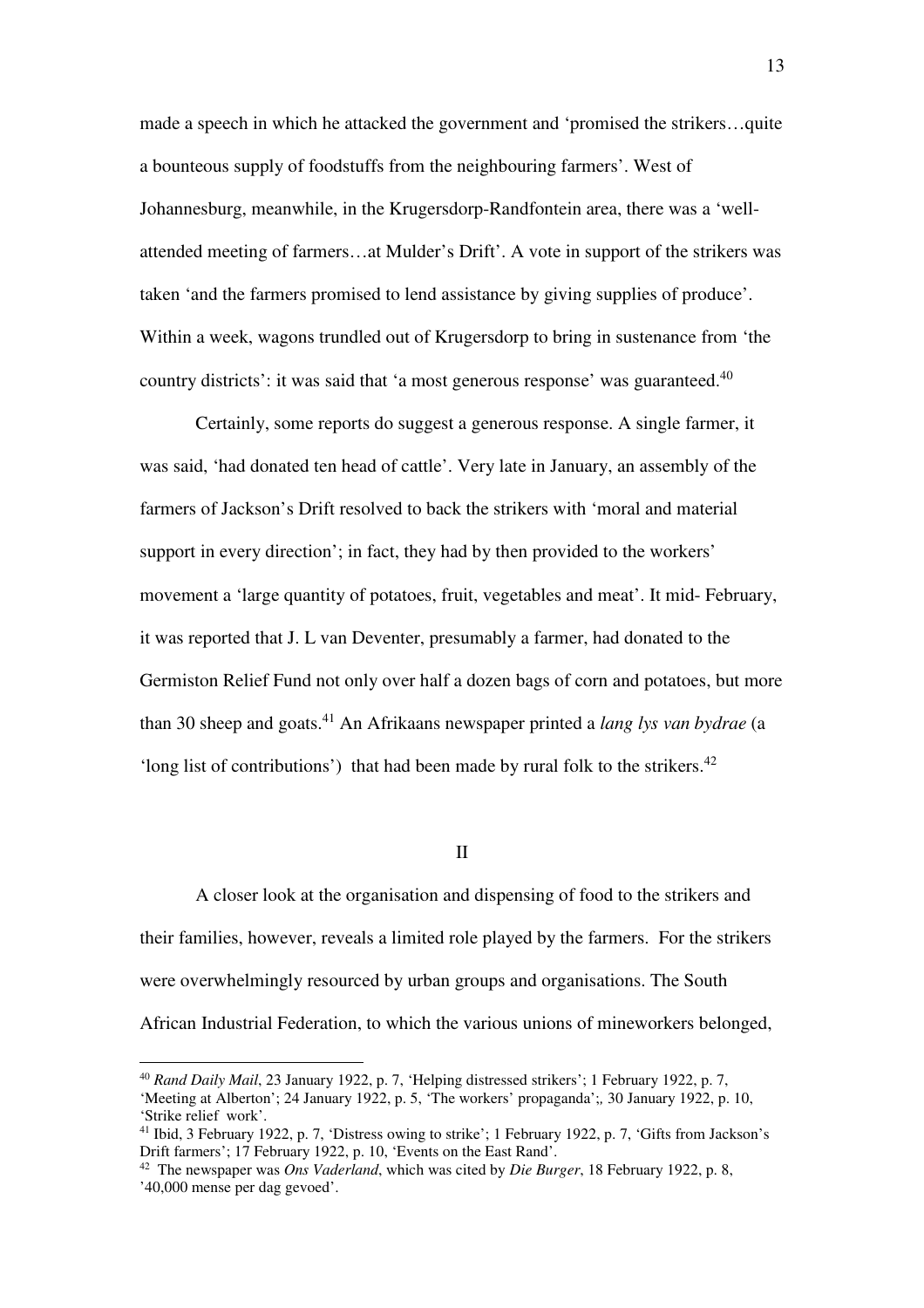rapidly set up a Central Strike Distress Fund to coordinate the distribution of food to those in need. It was linked to 'various district committees' to which foodstuffs were sent. Not much more than a month into the strike, the movement was already issuing rations for 30 000 people through a highly-organised system entailing registration, depots and coupons.<sup>43</sup> Most of the cash for the Fund came from 'trade union sources'. Goods in kind, then held to be worth over a fifth of the Fund's resources, were contributed by 'tradesmen and sympathisers'. And of the total resources in cash and kind donated to the Central Distress Fund, 'less than 8%' was said to 'have come from the country'. Writing in mid-February 1922, a journalist who wrote admiringly of the organisation of relief by the strikers, spoke of a 'little more' having recently 'come in from the country', but he referred to the 'hopes that the frequently expressed sympathy of the farmers will materialise substantially'.<sup>44</sup> The implication is that the assertions regarding the support of the farmers seemed out of kilter with the actual volume of aid so far received from them. There was no flood of provisions.

Of much greater importance to the strikers were urban sources of support. These came not only from the strata and organisations already alluded to. The resources of local government could also be tapped. In a mining town like Brakpan, the white community was dominated by mineworkers and they could ensure that municipal resources were utilized in their support. In early March, the strike now two months old and burning on towards insurrection, the employers sought to evict strikers and their families from residences on mining property. So powerful a hold on the local municipality did the white working class have, that the mayor immediately brought to the attention of his Finance and General Purposes Committee the 'disgust'

<sup>43</sup> See *The Star*, 17 February 1922, 'Feeding the strike': cutting to be found as enclosure 29 of GG, vol. 965, file 19/645. Further information on the organisation of relief may be found in *Rand Daily Mail*, 3 February 1922, p. 7, 'Distress owing to strike'.

<sup>44</sup> *The Star*, 17 February 1922, 'Feeding the strike': cutting in the GG source cited in note 43.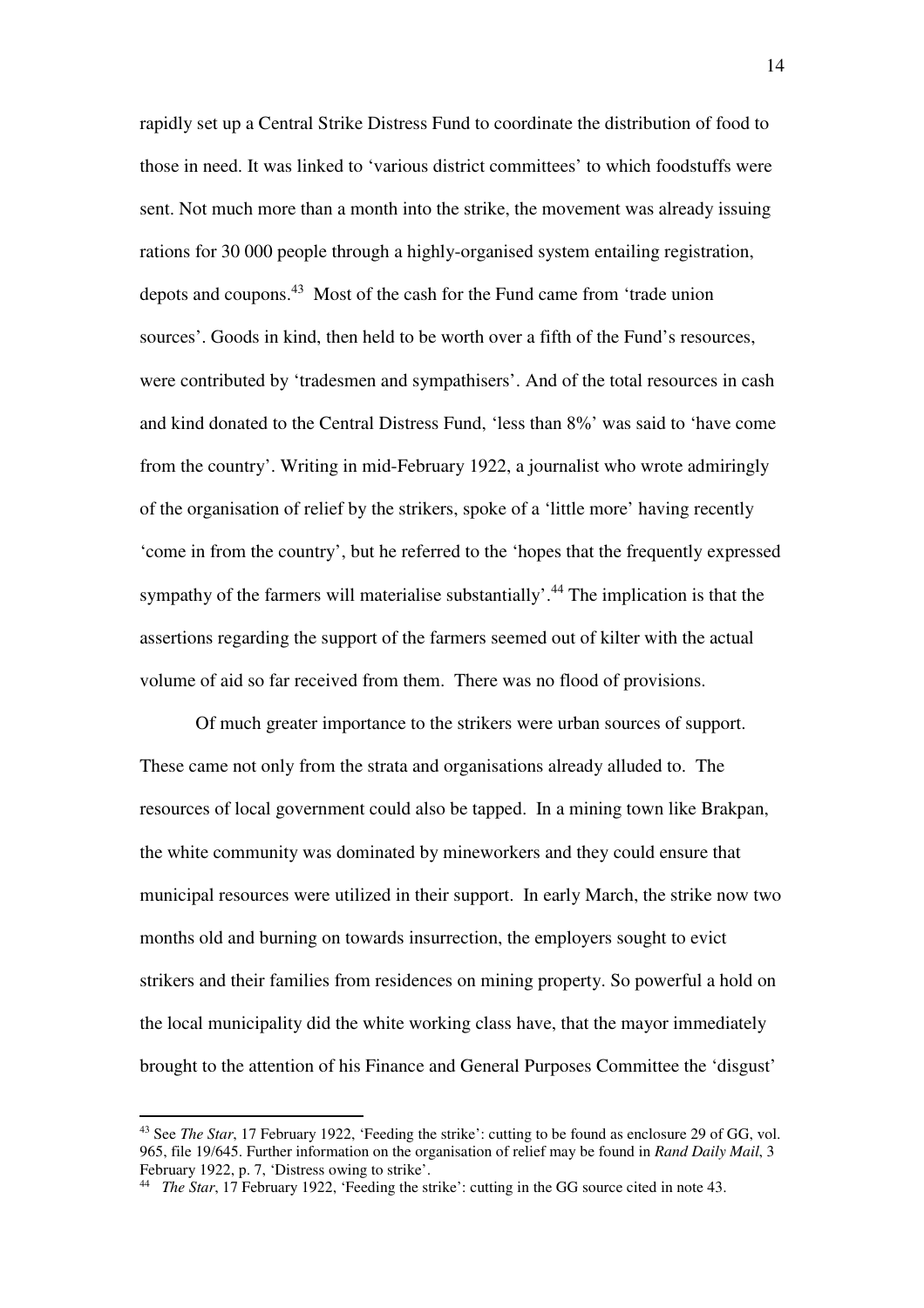of a 'Mass Meeting of Citizens'. They had condemned what was described as an attempt 'to throw women and children out on the veld, at the mercy of the elements'. Shelter was needed for any who were evicted, and the municipal council was requested to take responsibility for this. Within a day of the mass meeting, the committee had formed a special group, including the mayor, 'to inspect and ascertain if any vacant houses or shops [were]…available and…if any tents [could]…be leased'.<sup>45</sup> But even before this, the local authorities in Brakpan were working with the strike movement to alleviate hardship: there was a 'Municipal Fund' to that end, as also official action to galvanise school boards to 'organise the distribution of food to necessitous school children'.<sup>46</sup> On the Rand in 1922, municipal support of this kind would have buttressed that coming from unions and urban sympathisers. Aid from the countryside was helpful, but far from decisive and it was utterly dwarfed by the total that came from town dwellers and organisations. Much was made of rural support in the speeches of labour leaders because it implied wide support for the strike, but it was actually rather circumscribed.

Which factors limited the farmers' support? Firstly, we need to remember that Afrikaners who migrated to the Rand had failed to maintain their positions on the land: landlessness, the pressures of landlords commercialising their estates and preferring black tenants and labourers, had driven them into town. Insofar as Afrikaner workers retained familial connections in the countryside, they were often to folk who were relatively marginal and who could therefore offer them little support.

<sup>45</sup> See MBP [Archives of the Municipality of Brakpan], vol. 219, file S 51, 'Strike Papers. 1922 Strike', extract from minutes of the Finance and General Purposes Committee meeting of 7 March 1922. The extract quotes both the resolution of the mass meeting referred to, and a resolution of the committee itself. This archive – hereafter referred to as MBP – is held in the South African National Archives in Pretoria and is part of its TAB collection.

<sup>46</sup> Ibid, letter from secretary of the Strike Distress Fund (of the SAIF, Johannesburg), 24 February 1922; and acting secretary, Town Clerk's Office, to secretaries, English and Afrikaans Medium School Committees, 1 February 1922.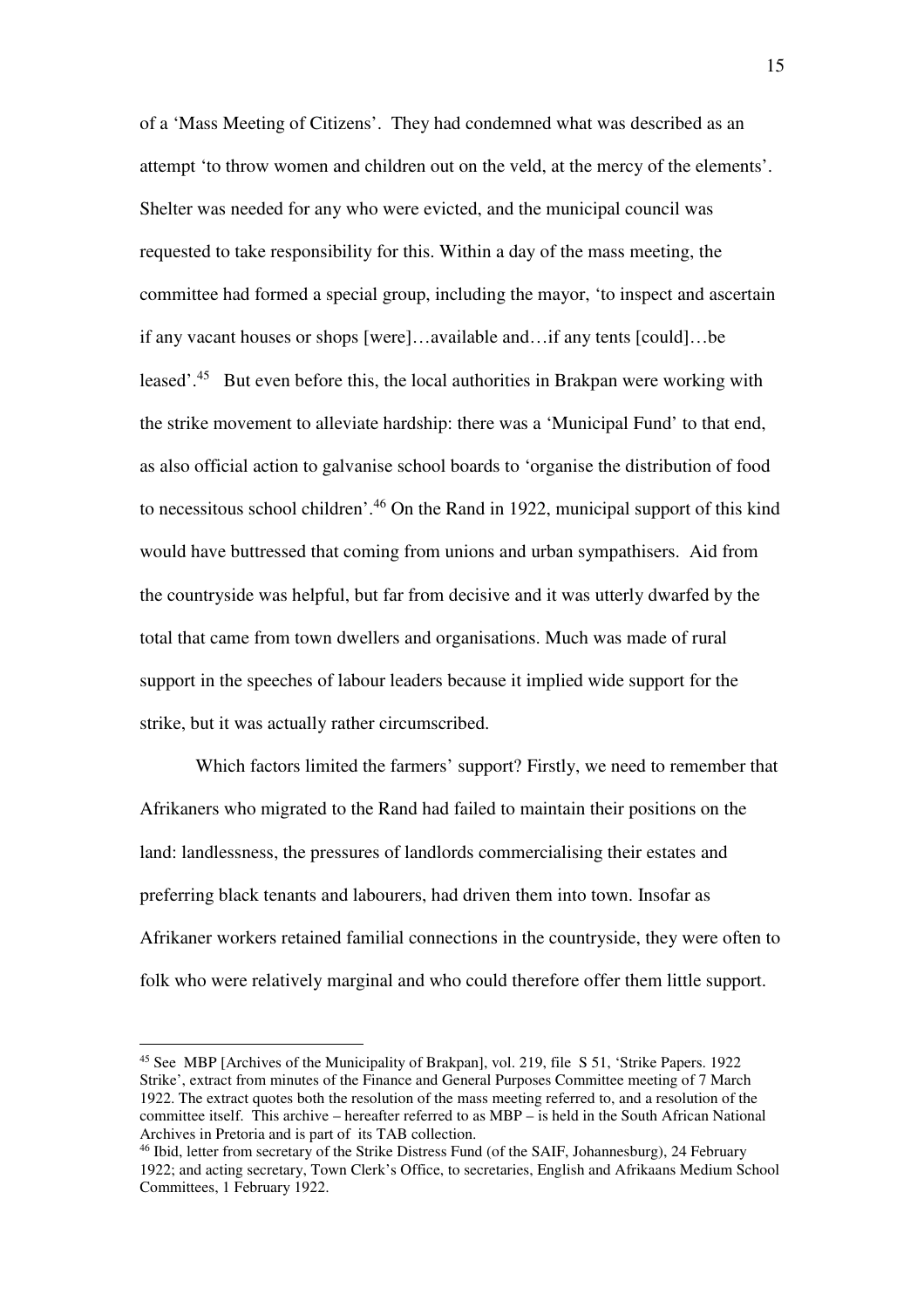Moreover, all farmers were afflicted by a post-war recession and they were likely to view a long, disruptive strike as running counter to their interests. During the strike itself, the president of the Transvaal Agricultural Union (TAU) told its annual congress that agriculturalists had been hit very hard by 'the cessation of work in the gold mines' which was 'paralysing their chief local market at a time when they were least able to bear it'.<sup>47</sup> In fact, a sizeable number of letters was received by the TAU from farmers concerned about the issue.<sup>48</sup>

It was not merely that the usual agricultural sales in the white community were disrupted by the strike. The mining industry itself was a major purchaser of farm products for the feeding of black mineworkers. But the work stoppage had led the companies temporarily to terminate the recruitment of black labourers to replace any whose contracts expired. While most black mineworkers remained on company property and were paid throughout the strike, the black workforce was seriously depleted by the cessation of recruitment, the endless departure of workers whose contracts ended, as also through the apparent right given to the employers to terminate contracts where black workers were 'desirous of returning home'.<sup>49</sup> By the end of January, the strike only three weeks old, the black workforce on the goldmines had been reduced by almost 38 000 workers.<sup>50</sup> About three weeks later, an 'army of 43, 000 expatriated labourers' was referred to and the public was reminded that no black migrant workers were 'now coming into the labour districts'.<sup>51</sup> By the time the strike

<sup>47</sup> *Rand Daily Mail,* 16 February 1922, p. 7, 'Farmers and state interference'.

<sup>48</sup> Ibid, 17 February 1922, p. 10, 'Farmers and Rand crisis'.

<sup>49</sup> See GNLB [Archives of the Government Native Labour Bureau], vol. 312, file entitled 'Papers in connection with Industrial Trouble…1922', 'Circular to Inspectors' (rough draft), no date but it refers to an earlier 'Circular Minute...of the 12<sup>th</sup> [presumably January]'. These archives – hereafter referred to as GNLB – are held in the South African National Archives, Pretoria.

<sup>50</sup> Ibid, table headed 'Strike: January 1922. Suspension of Recruiting and Repatriation of Native Labourers'.

<sup>51</sup> GG, Vol. 965, File 19/645, enclosure 36: newscutting ('Steady drain') from *Sunday Times*, 19 February 1922. It is possible that some of these workers were not employed on the mines since the men referred to were 'time-expired mines and works labourers'.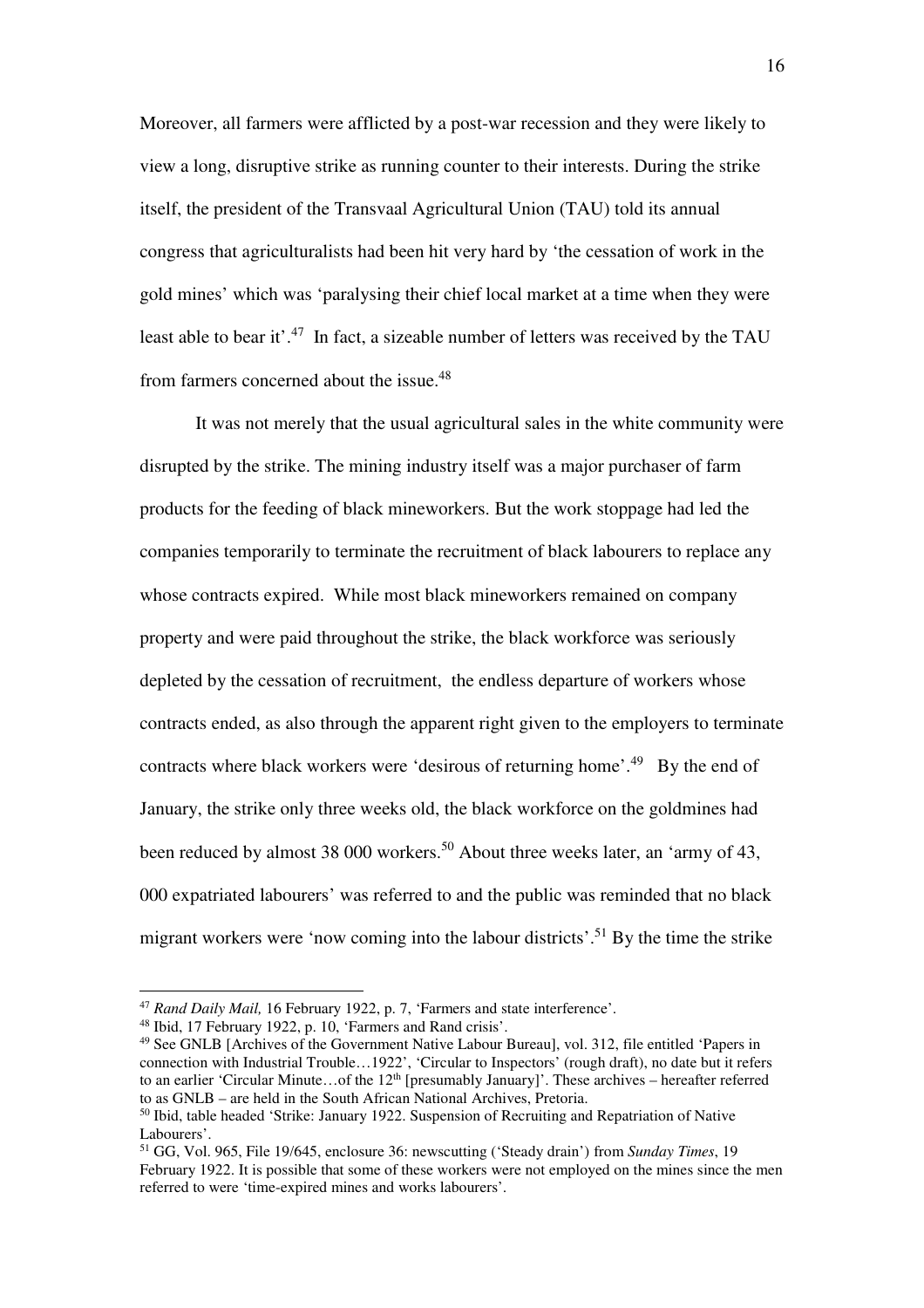was almost two months old, the size of the black workforce on the Rand had been slashed by about 47 000.<sup>52</sup> This would have reduced considerably the food purchases of the mining companies. 'The native exodus affects the farmer and local producer considerably,' declared one newspaper at a point when this exodus was set to grow. It then enumerated the losses suffered by producers and sellers of agricultural goods:

It is estimated that the consumption of mealie meal in the compounds [the residential complexes for black workers] has been reduced by 400 or 500 bags…per day. As the regular weekly ration of the mine boy includes 3 lbs. of meat, as well as ¾ lb. of "soup" meat, the farmer and butcher equally stand to lose. The…compound ration of vegetables normally requires a considerable quantity of potatoes, pumpkins, carrots, beans, and so forth. The bread bill for the underground native is a big item. Suppliers of all these commodities are affected…<sup>53</sup>

To take merely one of the products mentioned above – meat. The total weekly ration amounted to about 4 lbs. per worker. To understand the weekly loss to farmers and butchers one has to multiply that figure by tens of thousands – that is, the number of 'repatriated' black workers. And to this figure must be added the losses to butchers and farmers resulting from the collapsing market for meat amongst the strikers. By the mid-point of the strike, for example, the butchers of the mining town of Benoni had to inform strikers who had not settled debts from the preceding month that they could no longer buy on credit.<sup>54</sup> As to the ramifications of such developments even far away in the countryside, *Die Burger* could report on one livestock auction in the Cape where the sellers evidently would not agree to sell anything *omdat die pryse so laag was* ('because the prices were so low'). The reason given for the paltry amounts offered by potential buyers? The strike.<sup>55</sup>

It is possible that some press reports regarding the strike's impact on farmers were propaganda placed by the mining companies, which historically had powerful

<sup>52</sup> See *Rand Daily Mail*, 2 March 1922, p. 6, 'Recruiting to start again'.

<sup>53</sup> Ibid *Daily Mail*, 13 Feb. 1922, p. 8, 'Smaller food bill', sub-section of 'Biggest exodus yet'.

<sup>54</sup> *Die Burger*, 13 February 1922, p.6, 'Slagters in Benoni stop krediet' (sub-title).

<sup>55</sup> Ibid, 14 February 1922, p. 7, 'Rouxville'.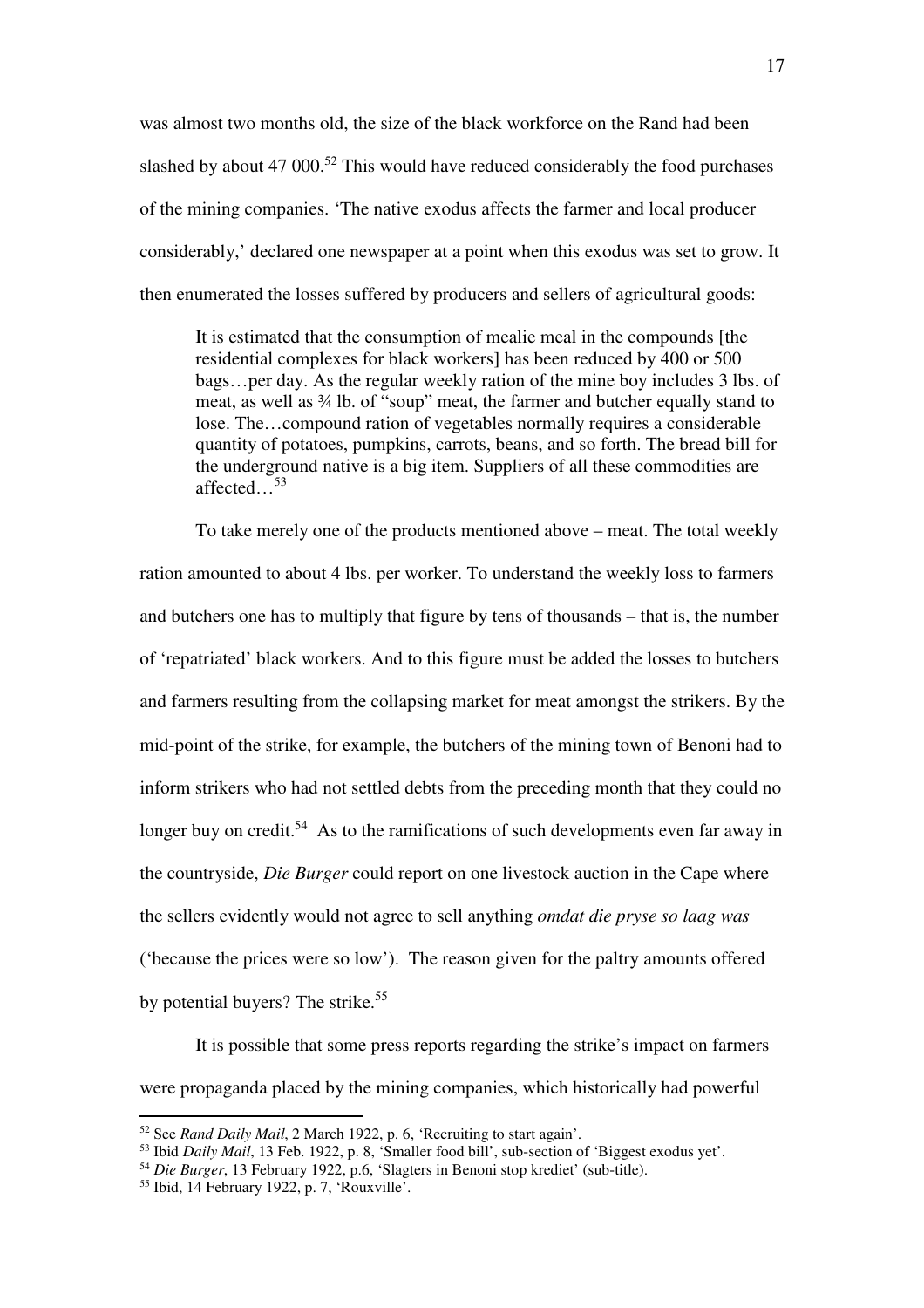connections to newspapers of the Witwatersrand.<sup>56</sup> Business archives disclose that the employers spent a great deal on propaganda during the strike: some individuals received what were substantial sums for the day – in one case 250 guineas; in another, 400 guineas – 'for their services in regard to propaganda' . And after the strike, the employers were required to provide £10 000 to their representative organisation 'to meet the expenses of the Propaganda Sub-committee'.<sup>57</sup> Scores upon scores of interventions were drafted, some specifically addressed to farmers' concerns.<sup>58</sup> Certain anonymous letters in the press ostensibly from farmers pressed the case for *not* supporting the strikers or asserted that the overwhelming bulk of white agriculturalists in the Transvaal were ready 'to obey the legally constituted authority of the country when called upon'.<sup>59</sup> That was a way of announcing that the farmers would be ready once more to ride in to suppress the strikers. There is something suspiciously tailor-made about such anonymous letters, not least because one can demonstrate that a letter of this kind could specifically counter sentiments in support of the strikers that were earlier reported in the same newspaper.<sup>60</sup> And, certainly, one *Rand Daily Mail* report headed 'Giving the stuff away' (sub-title: 'Farmers' complaints about Rand strike') was so crafted as to raise suspicions that it was serving a propaganda function. After citing a farmer talking of 'the impossibility of selling any kind of produce' at a profit, the article closed off with this alleged quote from

<sup>56</sup> The *Rand Daily Mail* itself was owned by the South African Mails Syndicate, which was led by a businessman with mining interests, Abe Bailey: see Maryna Fraser and Alan Jeeves (eds) *All that glittered. Selected correspondence of Lionel Phillips 1890-1924* (Cape Town, 1977), p. 359, note 1.  $57$  Chamber of Mines Archives (Johannesburg), Transvaal Chamber of Mines, Executive Committee Minutes, minutes of meeting , 27 March 1922.

<sup>58</sup> See Chamber of Mines Archives, 42/1922 , 'Strike Propaganda 1922'. A content list of 'Draft Strike Propaganda 1922' has 153 entries: nos 52, 63, 73, 79, 82, 84, 149 seem to have been of particular relevance to farmers.

<sup>59</sup> *Rand Daily Mail*, 24 January 1922, p. 3, 'Farmers and the strikers'; 26 January 1922, p. 5, 'The backveld view'; 30 January 1922, p. 3, 'Farmer and the strike'. The quotation in the text is from the letter published on 26 January.

<sup>60</sup> Note how the anonymous letter in the *Rand Daily Mail* ( 24 January 1922, p. 3, 'Farmer and the strikers') counters the assertion by W. Madeley of farmers' support for the strikers (*Rand Daily Mail*, 18 January 1922, p. 7, 'Making or marring the country').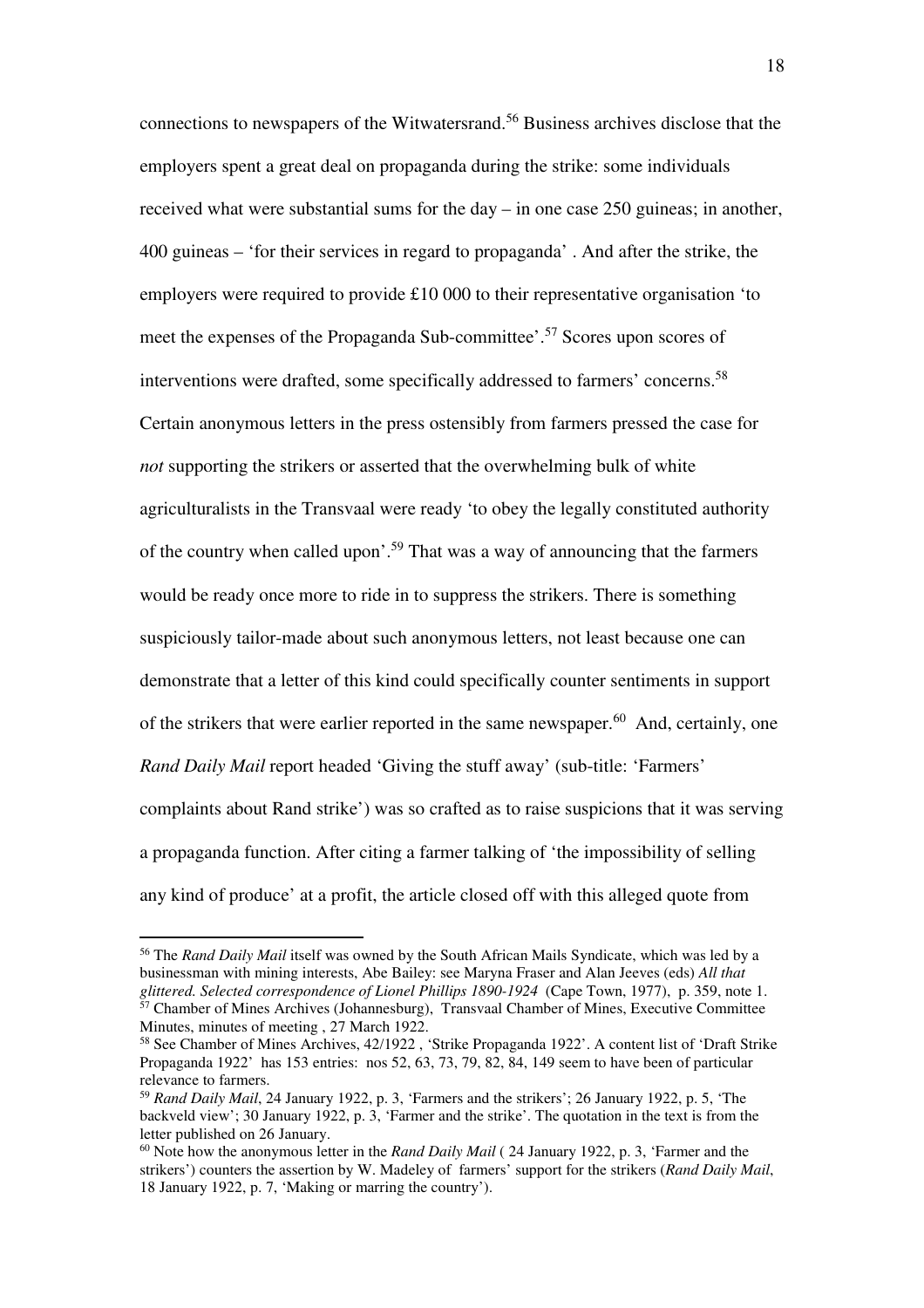him: 'The disturbed state of affairs on the Rand has added to the troubles of the farmer a hundredfold, and it is hard to see who expects to benefit by the strike.<sup>'61</sup>

This kind of report may have been placed by the companies. However, there is a great deal more information (some of it already cited) that appeared in the press which cannot be explained away as propaganda. It suggests just how worrying the strike would have been for farmers, and it could appear *en passant* in the course of reportage not specifically focused on farmers, or in the course of commercial reporting for the benefit of buyers and sellers in the Johannesburg market. To give some examples: the strike of 1922 was also one of coal miners and, even before the workers on the goldfields came out, union members were instructed by their umbrella federation not to utilize coal designated as scab. There was something of a flashpoint regarding the question in the Vereeniging area south of Johannesburg early in January 1922, where it looked as if power generation might be radically affected. A report on the question contained a throwaway line on the 'uneasy feeling amongst the farming population' that they might be set 'to lose their markets'.<sup>62</sup>

The reporting of commerce in the regular *Rand Daily Mail* column, 'The Johannesburg markets', pointed to how the struggle of 1922 troubled buyers and sellers of agricultural goods. Trade did, of course, continue but there are many reports which reveal the impact of the strike. At one point, there was 'a sudden collapse' in the cattle market. The quality of beasts brought to market was one reason, but it was not the only one, for even animals described as 'good mediums' drew virtually no bids. As the report ran: 'Butchers bought only for bare necessities, and speculators who despatch cattle to other centres did no business at all. In fact, many of the big buyers were absent from the market. This, of course, is directly due to the labour

<sup>61</sup> *Rand Daily Mail*, 2 March 1922, p. 5. The report came from Kimberley; the farmer – unnamed – was held to come from the Herbert district.

<sup>62</sup> *Rand Daily Mail*, 7 January 1922, p. 7: 'Power station to be rationed'.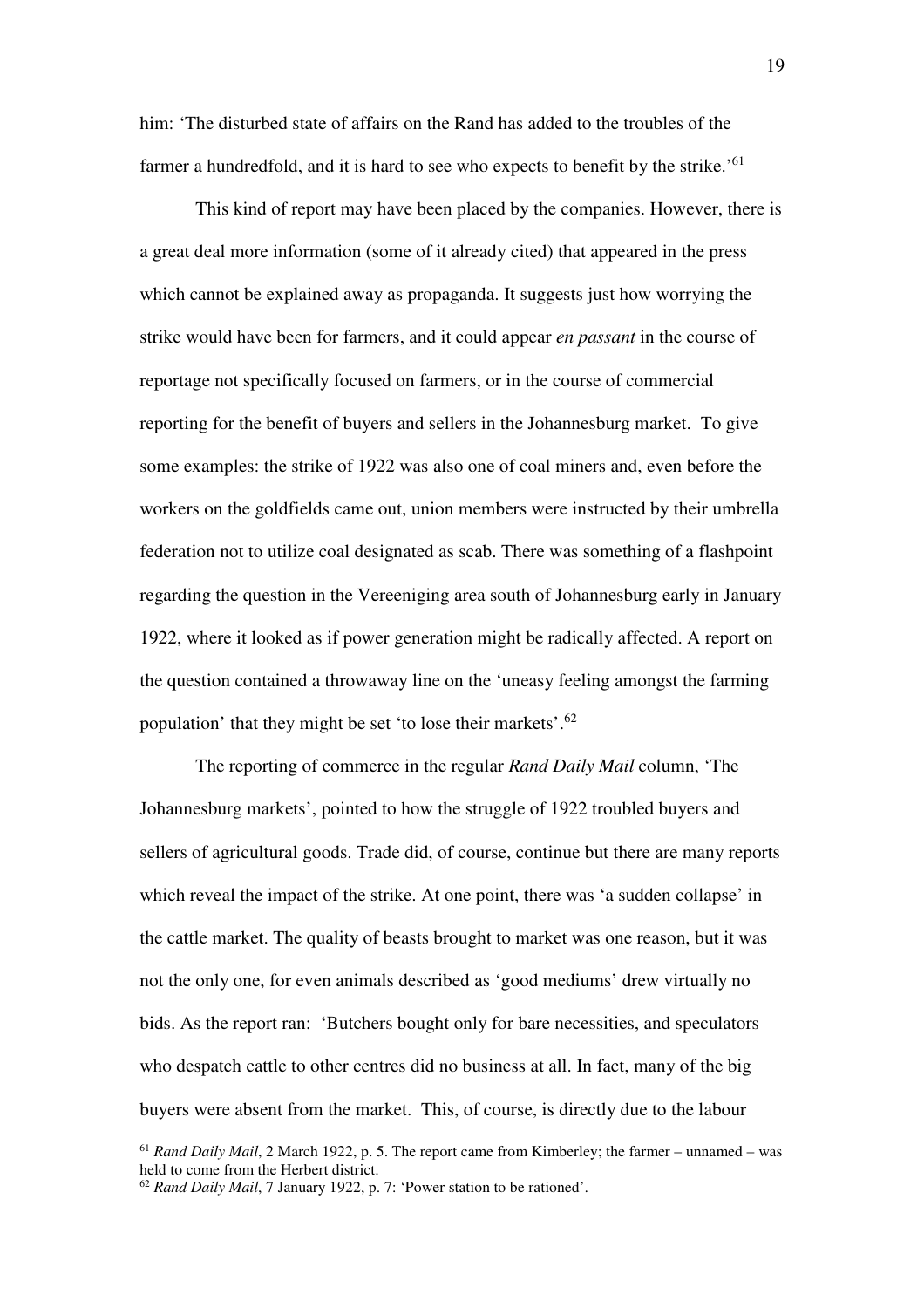troubles.'<sup>63</sup> Later on, the market was reported to be suffering to such a degree that any farmers who were able to do so were advised to 'keep back their stock and produce'. 'As the strike continues so does business become worse', it was stated: 'Farmers are feeling the effects of the industrial troubles severely.'<sup>64</sup> There were days at market during this time that 'old hands' would consider the worst in memory.<sup>65</sup> It was also reported that there had been a colossal reduction in purchases of fruit on the Rand – 'the elimination of the Johannesburg market' was actually referred to. This had combined with economic difficulties in the diamond mining centre of Kimberley and a bounteous fruit harvest to create the most acute difficulties for sellers of fruit from the Western Cape. Other markets were sought, most notably Port Elizabeth, but the situation was dire, with fruit prices sinking dramatically.<sup>66</sup>

 Moreover, this disruption of the agricultural market by the strike was afflicting white farmers who were already sorely tried by an acute economic crisis. Helen Bradford has most powerfully demonstrated just how crushing the economic situation was for white farmers in the 1920s generally: the terms of trade had swung severely against agricultural producers, and prices had declined considerably in the war and post-war years.<sup>67</sup> As the strike on the gold mines began, an Afrikaans newspaper quoted an official publication to the effect that the income of farmers had 'sunk lower' (*lager gedaald*) than their expenditure.<sup>68</sup> Die Burger, a Nationalist newspaper that supported the strikers, was emphatic in pointing to the inability of the country to

<sup>63</sup> Ibid, 14 January 1922, p. 5, 'The Johannesburg markets'.

<sup>&</sup>lt;sup>64</sup> Ibid, 16 February 1922, p. 5, 'The Johannesburg markets'. The article offers much evidence of sales, prices fetched and so on. One is not denying sales, but these were clearly taking place in the context of a dislocated and depressed market.

<sup>65</sup> Note the commentary with reference to the Newtown stock yards in *Rand Daily Mail*, 18 February 1922, p. 5, 'The Johannesburg markets'.

<sup>66</sup> Ibid, 28 January 1922, p. 8, 'Apples 1d. per 100'. The article dealt with much more than apples and it flagged the impact of the strike: one of its headlines was 'Effect of the strike'.

 $67$  Not the plummeting of prices in 1920-21, the years before the strike, as graphically illustrated in Helen Bradford *A taste of freedom*. *The ICU in rural South Africa* ( New Haven, 1987), p. 28. <sup>68</sup> *De Volkstem,* 10 January 1922, 'Spoorwegtarieven en kosten'.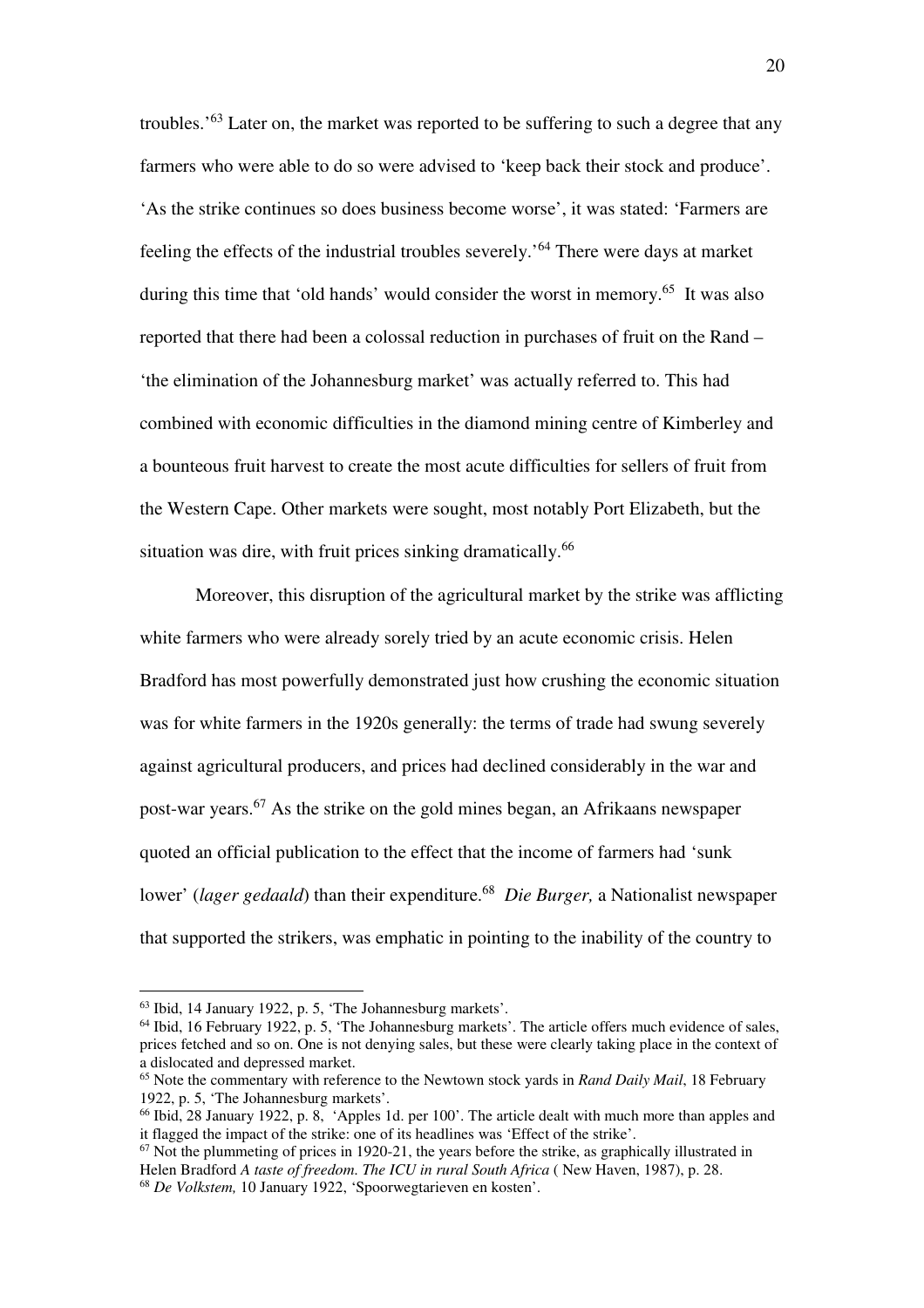soak up its agricultural production; and it warned early on that the work stoppage would rapidly affect farmers dependent on the Johannesburg market. When the same newspaper ran a giant advertisement placed by the mining employers that was addressed to farmers and that reminded them that the gold-mining zone was the country's greatest market, and which asserted that the strike was threatening it with catastrophe, it may given many farmers pause for thought.<sup>69</sup>

In these circumstances most farmers would have been impatient with urban movements that made matters worse for them. Reuters reported from one rural area: 'the public in this district show no sympathy with the strikers' because of 'the low price of agricultural products' then obtaining. The report came during a very early stage of the stoppage, and yet – even then – the view expressed by the whites of the district was a desire for the strike to end immediately.<sup>70</sup> An exceptionally angry – but anonymous - letter in the press came from a Transvaal farmer and may have been invented and placed in the *Rand Daily Mail* by the employers. However, when it poured scorn on the idea of provisioning urban 'hot-heads', and spoke of how even a good number of better-off farmers had been 'completely broken' by the economic situation, and that others were mortgaged to the hilt, it was speaking a language that a great many farmers would have understood.<sup>71</sup> Like the best propaganda, this letter pointed to facts.

 The farmers were a rural master class who lorded it over black tenants and workers, but many of them were struggling members of such a class, and it is clear that a common view amongst them was that the white mineworkers were a rather prosperous lot. A. J. Venter, a farmer in the Northern Transvaal who had once been

<sup>69</sup> *Die Burger*, 17 February 1922, p. 4, 'Die nood van die Boer'; 17 January 1922, p. 8, 'Die kans vir die veeboer'; and 13 February 1922, p. 7 (for the advertisement).

<sup>70</sup> *Rand Daily Mail*, 19 January 1922, p. 7, 'No smpathy wth mners'.

<sup>71</sup> Ibid, 24 January 1922, p. 3, 'Farmer and the srikers'.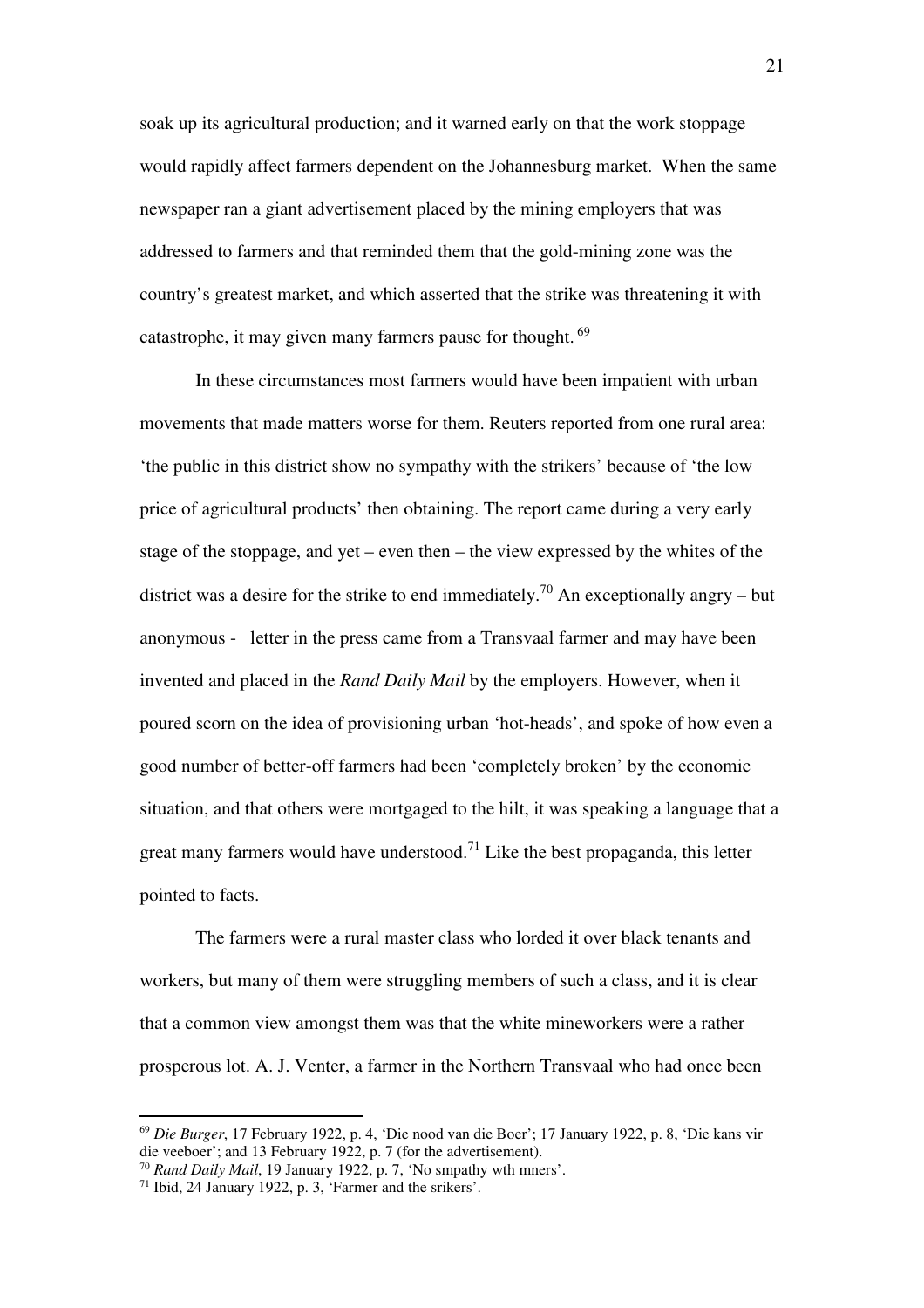employed on the mines, complained that the working hours of the farmer were longer than those of the white mineworker; that, unlike that worker, he had no guaranteed annual leave, and – he reminded – his readers: *Hier kan jij nie staak nie*… ('Here you can't strike…').<sup>72</sup> In a speech before a few thousand people on the east Rand during the strike, Tielman Roos, the leader of the Transvaal National Party and a man sympathetic to the strikers, felt compelled to tell his audience that: 'The country people were led to believe that the miners earned enormous sums in wages; it would be an eye-opener to these people if the miners gave publicity to their actual earnings.<sup>'73</sup>

It is not clear that this would have convinced a farmer such as A. van Graan, despite the fact that he must have lived relatively near white mining communities – he came from the district of Krugersdorp. So far as he was concerned, the strike was calamitous to farmers and, he believed, it was engaged in by people who generally procured a higher income than them.<sup>74</sup> The struggling landowner was a common image, which is why an Afrikaner nationalist newspaper during the strike stressed the hard life of the 'thousands' and thousands' of farmers whose toil went unrewarded.<sup>75</sup> Such people would not necessarily be sympathetic to the white mineworkers. Perhaps a belief in their prosperity explains why, in Cradock in the Eastern Cape, farmers met together – a Nationalist MP in their midst – and condemned the mineworkers' objectives as 'unreasonable'.<sup>76</sup> The mining companies, of course, were wont to rub in the idea of the high-rolling white mineworker.

Another, more complex, part of the farmers' consciousness and position needs to be emphasised. The white workers overwhelmingly made their appeal to the

<sup>73</sup> *Rand Daily Mail*, 23 January 1922, p. 5, 'Racialism dead on Rand'.

<sup>72</sup> *De Volkstem*, 10 January 1922, 'Die landbouer en mijnwerker'.

<sup>74</sup> Ibid, 18 February 1922, p. 6, 'Farmers and Rand crisis'

<sup>75</sup> *Die Burger,* 17 February 1922, p. 4, 'Die nood van die boer'

<sup>76</sup> *Rand Daily Mail*, 8 February 1922, p. 7, 'Support for the government'.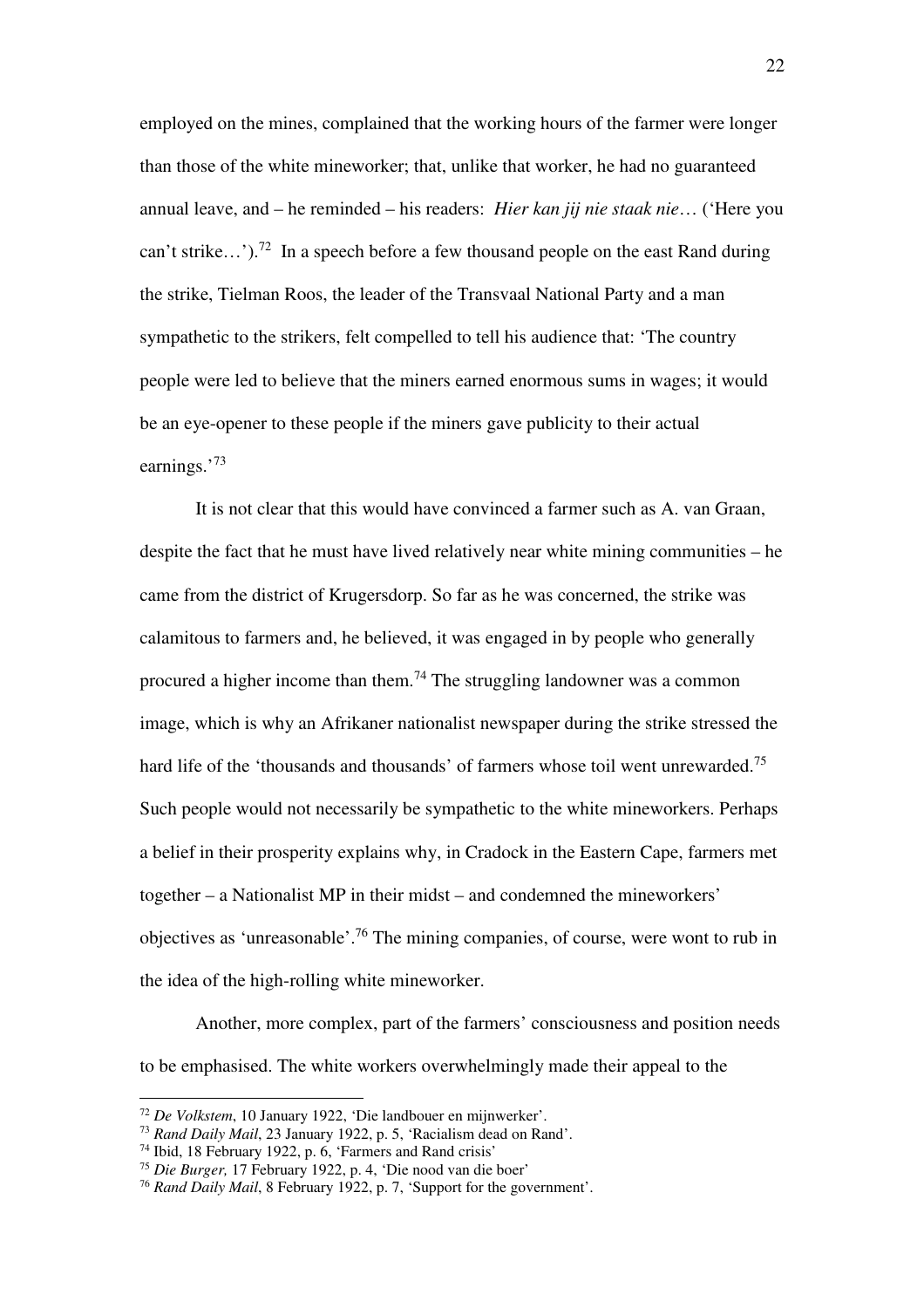farmers on a racial basis: after the suppression of the strike, it was affirmed in court that the strikers, in procuring provisions from the rural areas, '*always* represented' their cause 'to the country side' as a struggle 'for a "white South Africa"'.<sup>77</sup> That struggle was construed in terms of ensuring that black labour did not displace white labour on the mines. But the farmers' attitude to white labour was not that different from the mine managers'. Commercial farming in South Africa, as much as mining, depended upon cheap, black labour. Generally, farmers would avoid using white labour where they could use black. The mining companies' intention to substitute black for white workers at far lower wages expressed a logic that virtually every white farmer could appreciate. Indeed, white farmers commanded an economic regime that had taken this logic to its extreme. One sixth of the wage workers in the mining sector were white; the proportion of white wage workers in agriculture was so miniscule as to be barely discernible. If one was looking for a sector of the South African economy from which white wage workers had been more or less completely excluded by employers, it was agriculture.

This point was rubbed home during the strike in a propaganda initiative damned by one newspaper as a *lompe bedrog* (a 'clumsy deceit').<sup>78</sup> Actually, the initiative, clearly sponsored by the mining companies, was rather clever. In mid-February 1922, a pamphlet in both English and Dutch (or Afrikaans, presumably) 'circulated…throughout the country districts'. It was 'An Appeal To Farmers' from a bogus organisation ('The National-White Labour Party of South Africa') and it cunningly used the discourse of the strike to ram home the fact that the mining companies were being asked to support white labour on a basis that farmers would

<sup>77</sup> SCC, case No. 1/1922, Rex v. R. P. Erasmus: testimony of A. Trigger, divisional criminal investigation officer; my italics. The quoted words are those of the lawyer questioning Trigger, who endorsed them.

<sup>78</sup> The declaration is from *Ons Vaderland*, cited in *Die Burger*, 18 February 1922, p. 8, ''N vervalste vlugskrif' (sub-heading). It is not clear if the words are a quotation.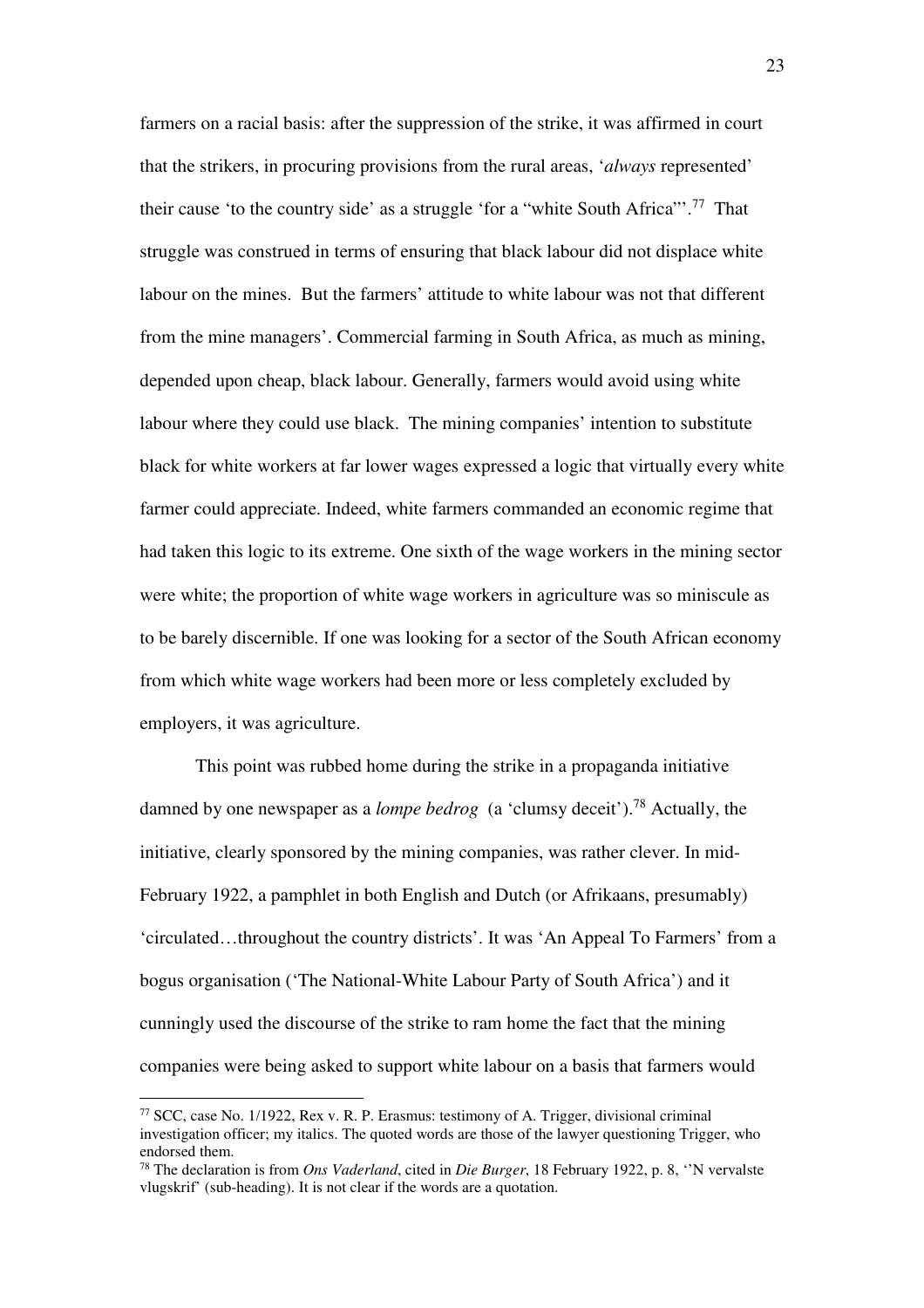never tolerate. For it called on farmers to contribute to the 'struggle to make South Africa a white man's country' by identifying black employees whom they could replace with white workers; those workers were then to be paid 'a fair living wage', even if one 'substantially below that which the Chamber of Mines now offers'. All that was required was 'about twenty pounds per month, together with board and lodging for each white man employed'. If the farmers could right away offer such conditions to strikers, they were to inform the party, which would soon be pressing for appropriate legislation. What the party hoped 'to see [was] every mine and every farm in South Africa supporting the largest number of white men it possibly can employ'. The federation to which the mineworkers' union belonged immediately condemned the pamphlet as 'issued by the agents of the Chamber of Mines'; and it also sought to reassure farmers that agriculture was a sector that organised labour considered exempt from a demand that the ratio of whites to blacks employed be commensurate with their proportions in the South African population as a whole.<sup>79</sup>

## III

To understand the complex and varied responses of farmers to the Rand strike of 1922, we must concede that in some instances nationalist politics, ethnic solidarity, familial links, social concern, or a shared commitment to the ideology of 'a White South Africa' led farmers to send provisions to the workers. Not all of these factors needed to operate in order for some solidarity to be shown. One did not, for example, have to be an Afrikaner nationalist to act charitably: farmers in a district which was said to support the South African Party were described as being *in simpatie met die* 

<sup>79</sup> *Rand Daily Mail*, 17 February 1922, p. 10, 'National White Labour Party'. The article reproduced the leaflet and the federation's response.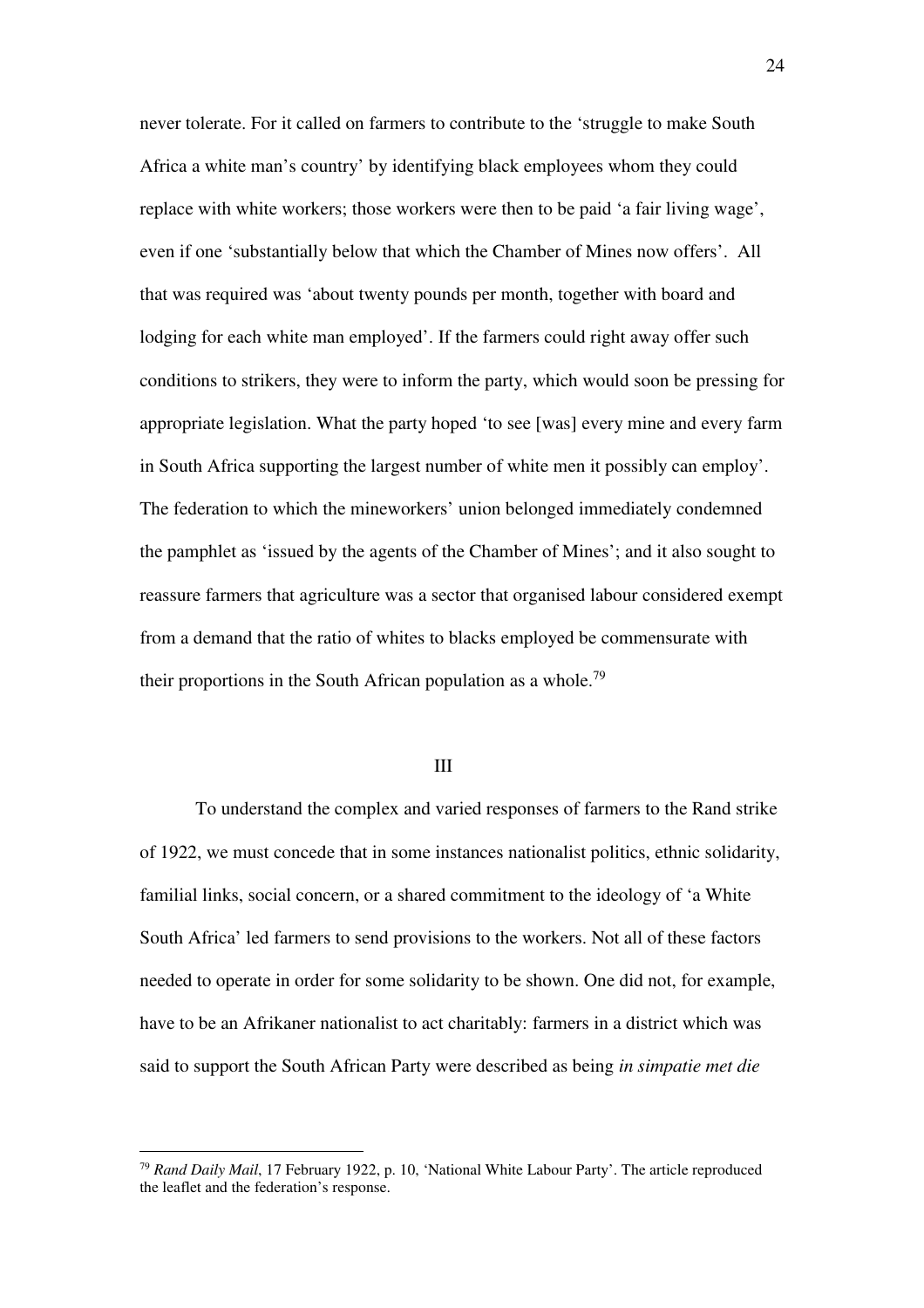*stakers* ('in sympathy with the strikers').<sup>80</sup> Nationalism, however, was likely to buttress support by landowners. There were evidently many Afrikaner workers who originally hailed from the Orange Free State, a nationalist stronghold, and it was held that generous aid to the strikers came from this area. According to the man who gave this evidence, support from the countryside generally was rising as the strike wore on.<sup>81</sup>

On the other hand, we should remember that the farmers' preference for utilizing black labour instead of white was actually even stronger than that of the mining companies, and that this preference was motivated by similar concerns: above all, a desire for a labour force that was cheap, unorganised, and politically undefended. The logic of what the mining companies were proposing in 1922 must have been readily intelligible to many farmers. We should also be careful about assuming that Afrikaner nationalism might dictate an overwhelming solidarity on the part of nationalists with the white workers' movement of 1922. It is perhaps significant that *Die Huisgenoot*, a publication with a transparently Afrikaner nationalist ethos and project, didn't carry a single article on the strike in the months in which it proceeded. Indeed, it had barely a mention of mineworkers at all. $82$  During the work stoppage, a cartoon in *Die Burger*, the pre-eminent Nationalist newspaper, warned against what it saw as a government-employer ruse to trap the National Party in the revolutionary possibilities of the strike.<sup>83</sup> The fact is that the struggle on the mines did not sit simply or easily with nationalism. Those addressing the meetings of

<sup>80</sup> *Die Burger*, 20 February 1922, p. 7, 'Ventersdorp (Tvl.)'

<sup>&</sup>lt;sup>81</sup> SCC, case No. 1/1922, Rex v. R. P. Erasmus, testimony of George Thompson, leading trade unionist. Insofar as I discerned places of birth of those charged before the Special Criminal Court, I frequently came across men who were from the Orange Free State.

<sup>82</sup> See *Die Huisgenoot*, issues for January, February and March 1922. This was primarily a women's magazine, but the 1922 strike movement was one in which women were very involved: see Krikler *White rising, chapter 3. There is a glancing mention of the strike and mineworkers in the March issue* of *Die Huisgenoot* (pp. 463-4) in an article on 'Afrikaans in Johannesburg'.

<sup>83</sup> See the cartoon (' 'N mislukking') published in *Die Burger*, 11 February 1922, p. 6.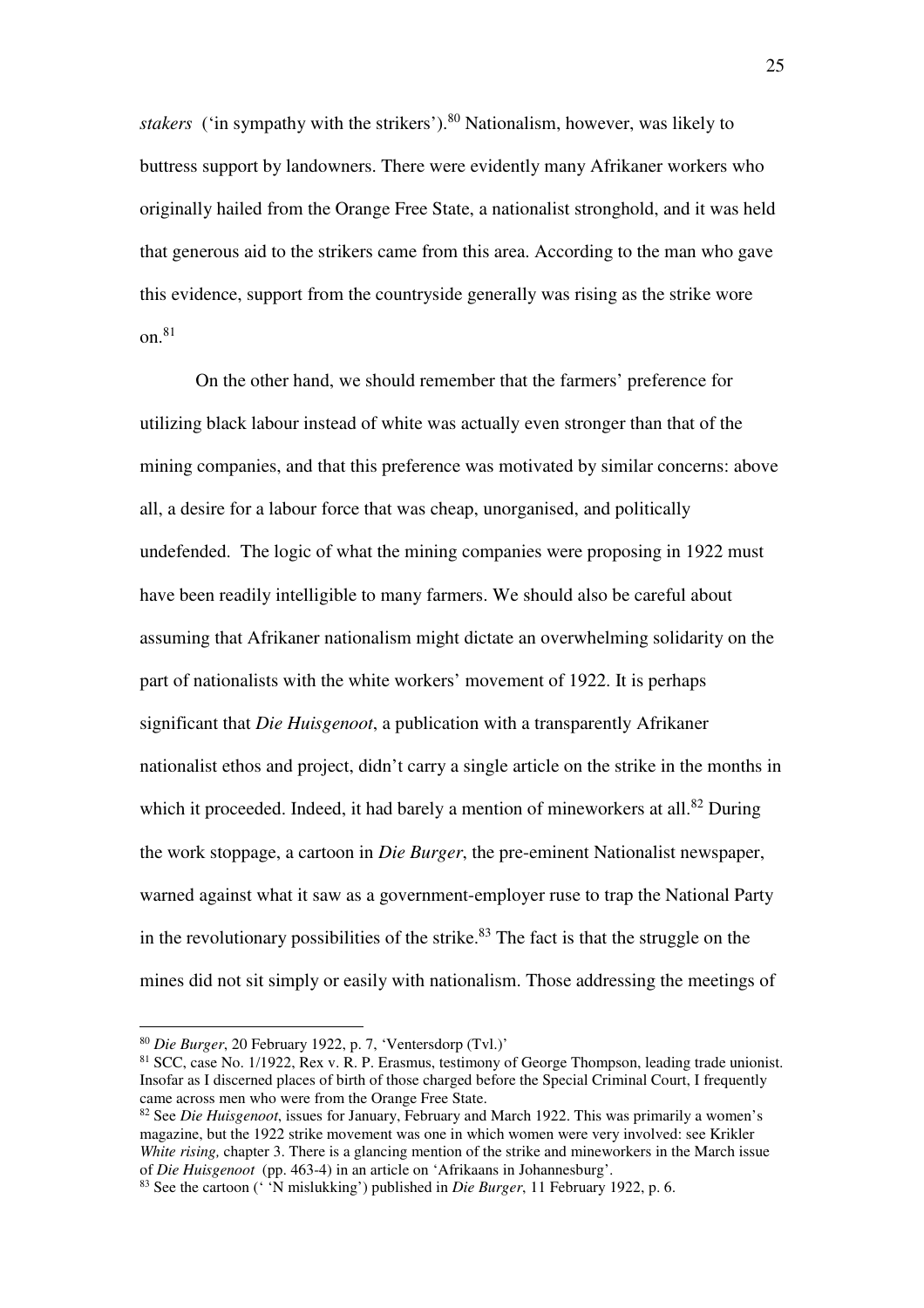workers in 1922 certainly attempted at times to bring nationalism into the struggle – hence their references to the historical mythology of Afrikaner nationalism: the trekkers of the nineteenth century, the defeat of the Zulu leader Dingane.<sup>84</sup> However, very substantial numbers of the workers – perhaps as many as 50% – and a high proportion of their leaders were *not* Afrikaners. Moreover, a class ideology strongly inflected by racism – rather than nationalism – was the dominant discourse of the strike, at least if the speeches to workers are taken as a guide.<sup>85</sup> Tielman Roos, the Transvaal Nationalist leader, may have pronounced upon a desire for workers and farmers to rule South Africa 'through means of the National Party' (*deur middel van die Nasionale Partij*).<sup>86</sup> But Nationalists would have been fully aware that organised white labour on the Rand could net yet be approached principally through the aims and objectives of Afrikaner nationalism. Attempts to create an Afrikaner nationalist trade union on the mines during the First World War had failed. Moreover, we need to be very careful about extrapolating a worker-farmer alliance from the emerging electoral pact between the party most associated with organised workers, the Labour Party, and the National Party.

Both of these parties had strong reasons to oppose General Smuts's government. For the Labour Party, Smuts was strongly associated with repressive action against white labour. This was the man who had successfully deployed the army against a general strike in 1914, who had detained leading figures of the Labour Party and illegally deported union leaders.<sup>87</sup> He was seen – with justice – as taking sides with the employers in 1922. For the National Party, Smuts was inextricably

<sup>84</sup> For examples of such references in speeches, see *Rand Daily Mail*, 7 January 1922, p. 9, 'Nurahs and the colour bar'; and 12 January 1922, p. 10, 'Arbitration the solution'.

<sup>85</sup> I explore the discourse of the strike in Krikler *White rising*, chapter 4.

<sup>86</sup> *De Volkstem*, 10 January 1922, 'Die gesag kan maar ophou!'.

<sup>87</sup> See Jonathan Hyslop *The notorious syndicalist. J. T. Bain: a Scottish rebel in colonial South Africa*  (Johannesburg, 2004), pp. 230, 232, 240 (in the context of chapters 19-20); and Simon and Simon *Class and Colour in South Africa*, pp. 167-170.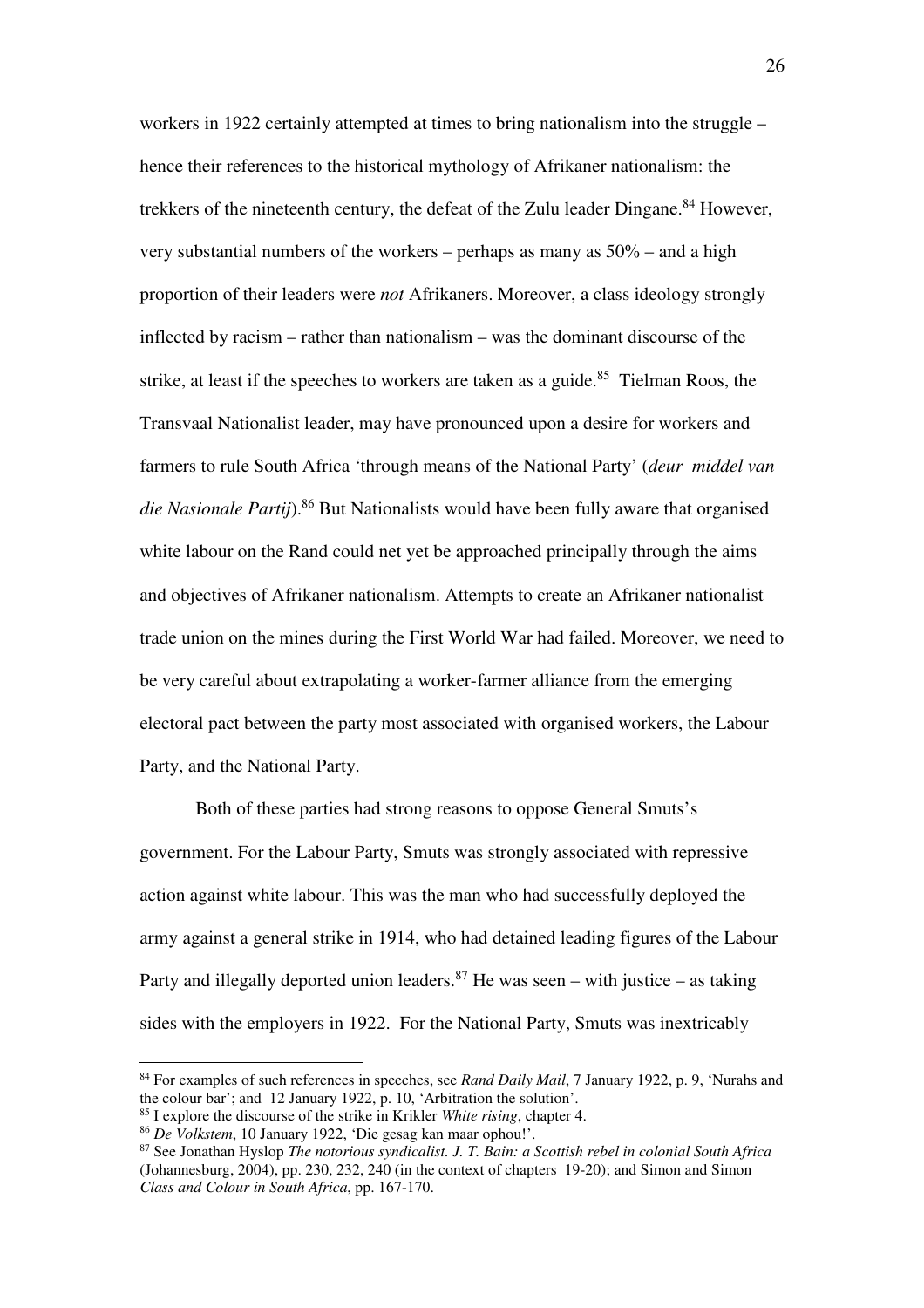associated with British imperialism, the reviled enemy of Afrikaner nationalism. He was the man who had led South African forces in support of the British during the First World War, who had seen off an Afrikaner rebellion in 1914-15, and whose South African Party had absorbed a party (the Unionists) that strongly supported the Empire. But neither the National Party nor the Labour Party could put Smuts out of government. They needed each other. Their emerging alliance – it proved electorally successful in 1924 – should not be taken to imply Labour's ideological support for the Afrikaner nationalist project, or the National Party's support for the militant struggles of white labour. Certainly, we should not assume that the electoral coming together of the Nationalist and Labour Parties implied that the farmers amongst the Nationalists viewed the interests of workers and themselves as similar. Even *Die Burger*, despite its support of the strike, subconsciously betrayed a lack of conviction in positing the notion of such common interests. The very idea, it noted, must have seemed odd to its readers: 'how strange it must sound' (*hoe vreemd dit mag klink*), it declared.<sup>88</sup>

Above all, we must recognise that farmers – whether or not they sympathised with the workers, and whether they supported Smuts's South African Party or Hertzog's National Party – stood to lose a great deal from the Rand strike: their economic situation was already very difficult in the early-1920s and the strike entailed a reduction in their market. When the Rand strike became the Rand Revolt, then, and the government sought to mobilize farmers for action against the strikers, it was in the class interests of the farmers to suppress the workers. Perhaps this was one reason why General Smuts, the prime minister, was confident that the reservists from the countryside – the burger commandos – could be counted on: 'We could…get thousands of suitable men from rural areas', he declared, as the strike was about to

<sup>88</sup> *Die Burger*, 24 February 1922, 'Boer en werker een belang'.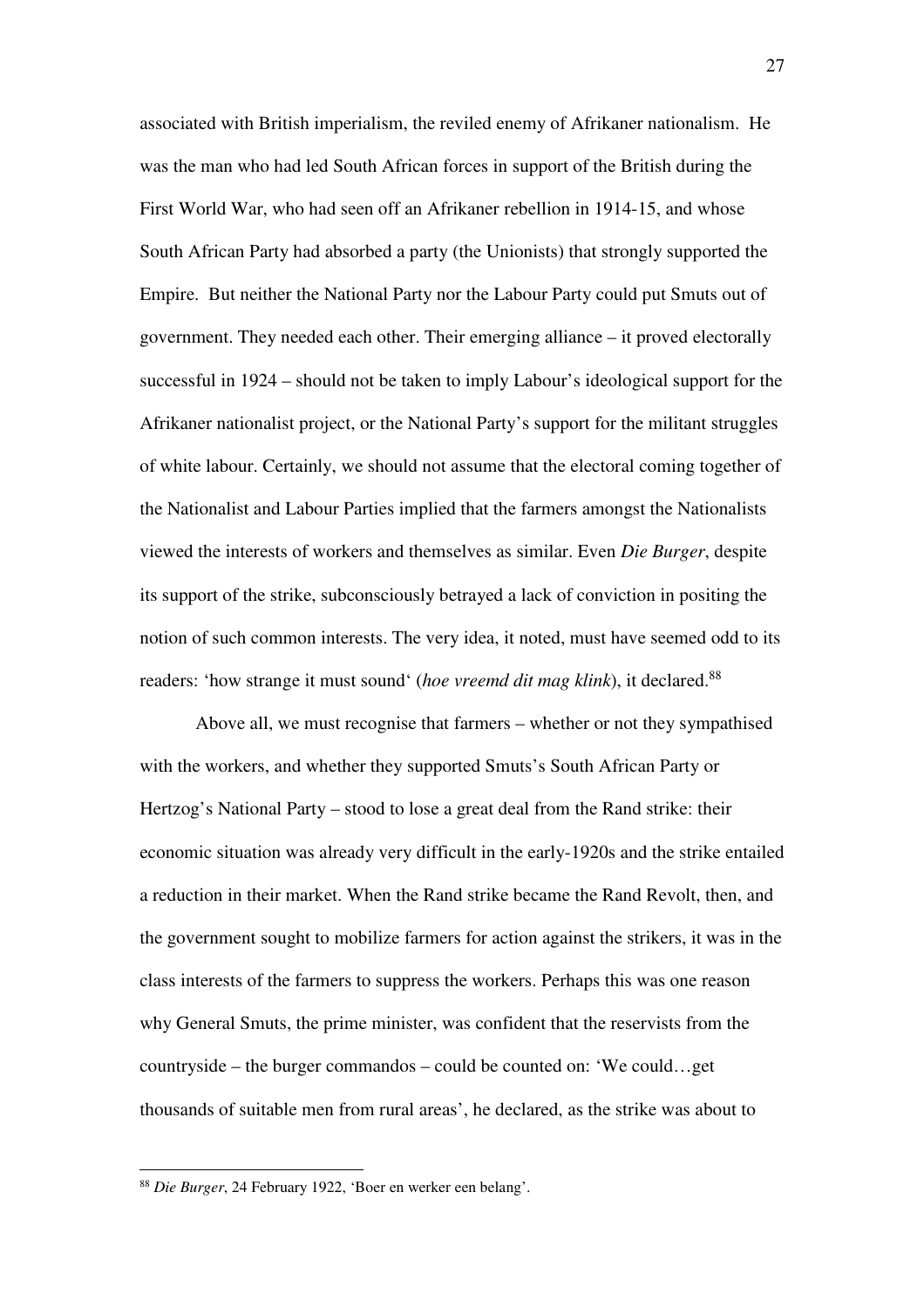enter its last weeks. Later, on the eve of the workers' rebellion, he supported the calling up of men from 'surrounding districts' and expressed himself in terms that suggest he felt no possibility of the farmers inclining to the workers' cause for any reason whatever: 'we shall have the most loyal support of the burghers in this crisis'.<sup>89</sup>

The workers in 1922, of course, hoped that the farmers would not ride in to suppress them: a union leader recalled the workers' awareness of how strikers had been 'roughly treated' by the burger commandos in the past.<sup>90</sup> In fact, in the early days of the strike, there was certainly a fear on the part of organised labour that the farmers might once more be mobilized against them. This is surely what accounts for that early attempt of the general secretary of the miners' union to dissuade farmers from coming into town in order to maintain order. It is true that this was framed in terms of racial order: organised labour was perfectly capable of dealing with any disturbances that arose amongst the black population, it was asserted, and 'the farmers have no need [*die boere nie nodig het nie*] to leave their farms for such a purpose.<sup>91</sup> But this was really a coded call to the farmers not to obey any government call to ride into the towns as they had done before. It was tantamount to saying: 'Stay away. We don't really trust you.'

However, as the strike wore on and as it was seen as more and more likely to lead to a test of arms, the farmers came to be viewed by the most desperate and committed of the strikers as a source of potential military support. Hadn't they received foodstuffs from the farmers? And hadn't the leaders of the workers endlessly

<sup>89</sup> PM, Vol. 1/1/423, File No. 3/22 (Vol. VII), telegrams from General Smuts to De Wet, 23 February 1922, and to the minister of justice, 9 March 1922. For a public acknowledgement by Smuts of his confidence in the burger commandos to do their duty by the government, see his comments as reported in *Die Burger*, 20 March 1922, p. 5, 'Genl. Smuts en die burgers'.

<sup>90</sup> SCC, case No. 1/1922, Rex v. R. P. Erasmus, testimony of George Thompson, president of the South African Industrial Federation in 1922.

<sup>91</sup> *De Volkstem*, 10 January 1922, 'Sit maar stil!'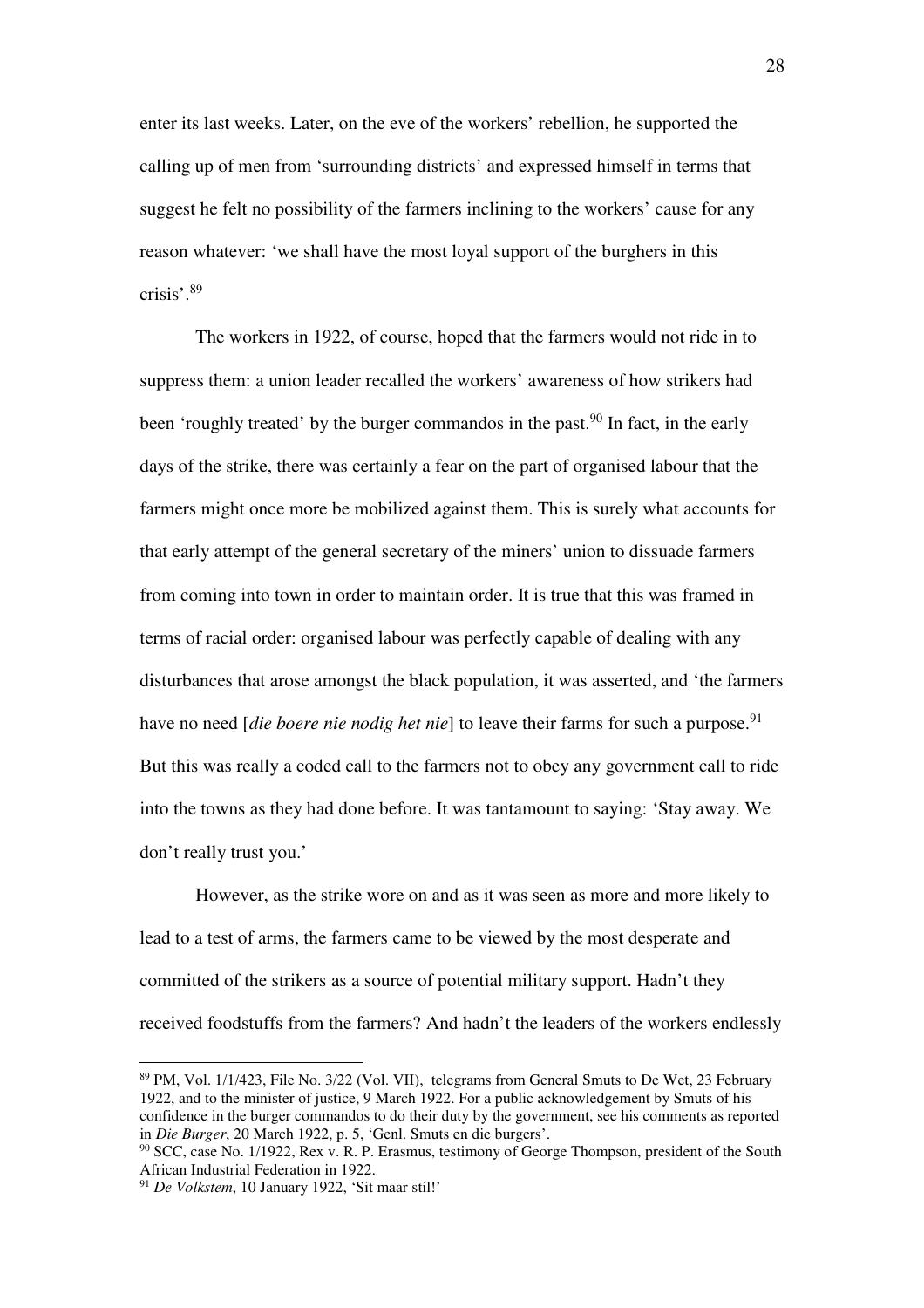assured them of support from the countryside? Given this, it is hardly surprising that some in the labour movement came to believe that, when their rising began, the farmers would turn upon the government forces. At a meeting of military leaders of strikers – this was a week before the rebellion of 1922 – the possibility of the rapid arrival of military aid from the rural areas was mooted; should this occur, it was implied, the appropriate military strategy was to hold the urban zone until these reinforcements arrived: 'you have to keep the town until assistance comes from the country'.<sup>92</sup> On the day before the rebellion, a key strike commando leader in Johannesburg – Rasmus P. Erasmus – made a speech to his fellow workers in which he declared 'that he had just returned from [the] Free State where seventeen thousand Burghers were ready to come and help the strikers'; the prime minister, he declared, was all but defeated.<sup>93</sup> This belief turned out to be millenarian. Insofar as farmers came to Johannesburg, they came in support of General Smuts.

During the rebellion of 1922, when a force of burger commandos under Piet de la Rey passed through Krugersdorp, a mining town to the west of Johannesburg, local citizens – evidently strikers or their supporters – congregated about them, calling them 'Bloodhounds' (*Bloedhonden*) and asking: 'Are you going to shoot your brothers[?]'<sup>94</sup> This appeal had no effect whatever on dissuading the burgers from engaging in the military drive upon the rebellious strikers. Indeed, in the operations against the workers, these forces from the countryside were to play an important role

<sup>&</sup>lt;sup>92</sup> SCC, case No. 67/1922, Rex v. J. Garnsworthy et al: testimony of Christiaan C. van Vuuren, The words quoted were allegedly said by another man at the meeting. My research has established that Van Vuuren was a strike commando leader of some kind in Brakpan but that he turned state witness. One might be sceptical of some of his evidence because of this; however, evidence from elsewhere also points to a belief in military aid from the countryside.

 $^{93}_{93}$  SCC, case No. 1/1922, Rex v. R. P. Erasmus: testimony of Benjamin Fouche, striker. See also – for corroboration – the testimony of Anneas Balt, mineworker, in this case. Erasmus denied having made the comment about the force of 17 000: see his testimony in this case. However, given that he was being charged with treason, one would expect him to deny this. The judge found the testimony of Fouche and Balt compelling: see judgement in this case.

<sup>94</sup> SCC, case No. 11/1922, Rex v. Jan van den Berg: preparatory examination testimony of Pieter de la Rey.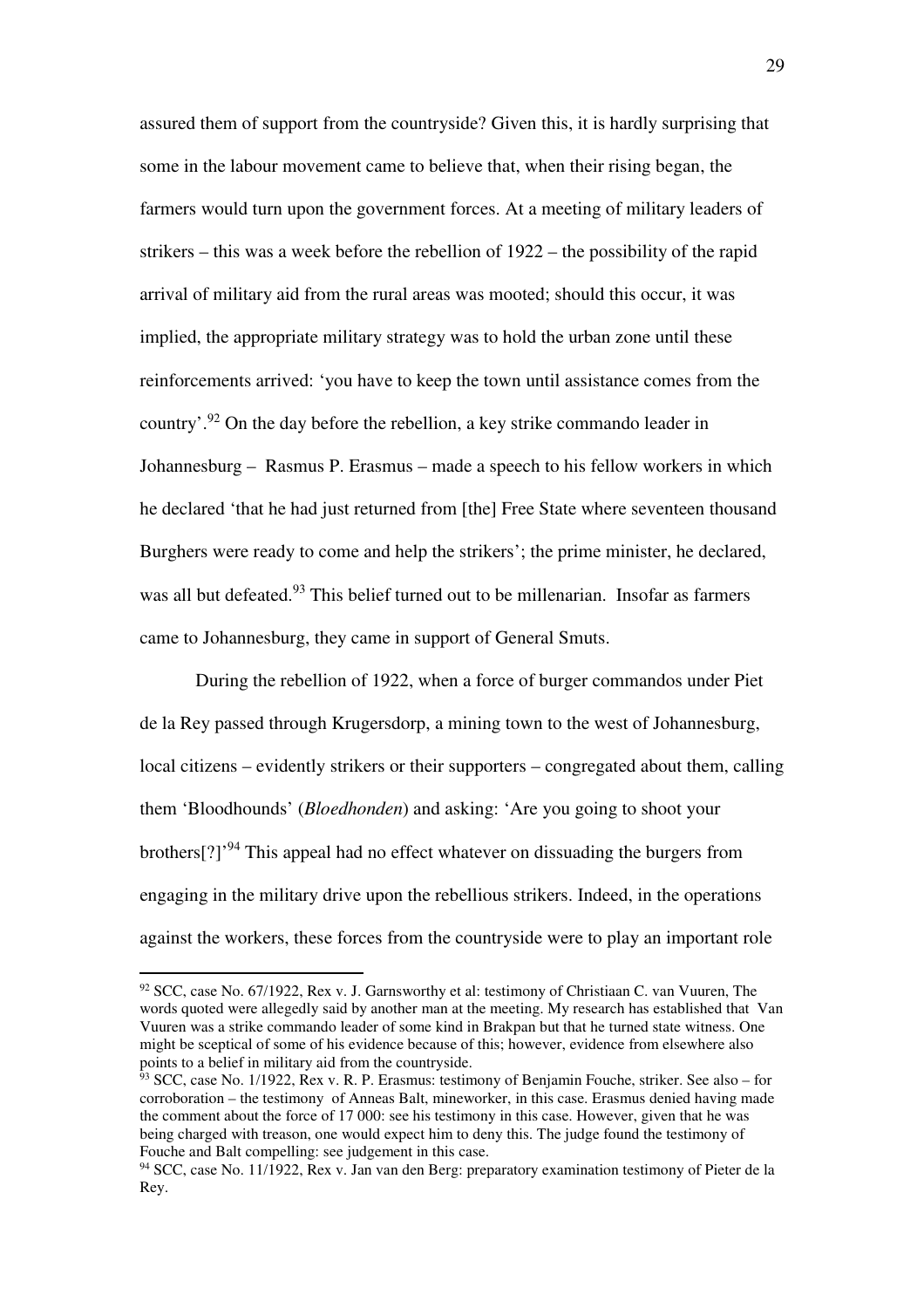in the western Witwatersrand, and they also participated in the campaigns in the east and in Johannesburg itself. Their casualties were light, but the effect of their deployment was great: on the East Rand, where the armed insurrection was initially formidable, the fact that the burger commandos had arrived in the zone was held to be fundamental to the rebels losing heart.<sup>95</sup> And the rural masters under arms were to be particularly saluted by the more conventional military forces when they made their appearance in central Fordsburg, the last significant stronghold of the workers' rebellion. Here 'a big contingent of burghers.…were greeted by their comrades in arms, both in blue and in khaki, with resounding cheers. All sides doffed hats and helmets…'.<sup>96</sup>

To understand why farmers rode in against white workers in 1922, perhaps we need to consider that, by the end of the strike of that year, many farmers had had enough of the upheaval that was exacerbating their economic distress. This factor might have been considered by that historian who has found it so 'surprising' (*verrassend*) that rural commandos, said to have been Nationalists, so readily participated in the drive against the rebellious workers.<sup>97</sup> As the strike entered its eighth week, the prime minister was informed by one intimately involved in the deployment of forces against the strikers that 'Feeling in [the] country districts [of the] Transvaal [was] changing materially.' The next line, conveyed in an idiomatic if sometimes archaically-spelled Afrikaans, made clear that there were farmers (called *Party boere* in the telegram) who had simply lost patience with the strikers: *ons het eers aardappels gestuur*, they said (i.e. 'we first sent potatoes), *nou word dit tijd om* 

<sup>95</sup> See Secretary for Defence (Gp 2), Box 1378, file DC 30433B, Vol. II ('Mobilization Scheme Strike 1922'), loose documents, 'Casualties To Government Forces  $10<sup>th</sup>$  to  $24<sup>th</sup>$  March, 1922'. For the point regarding the East Rand, see Oberhoster *Die mynwerkerstaking*, p. 177.

<sup>96</sup> GG, vol. 966, file 19/652: cutting from the *Cape Times* of 16 March 1922. See the sub-section 'Arrival of burghers' in 'Scenes and incidents at Fordsburg'.

<sup>97</sup> See Oberholster *Die Mynwerkerstaking*, p. 177.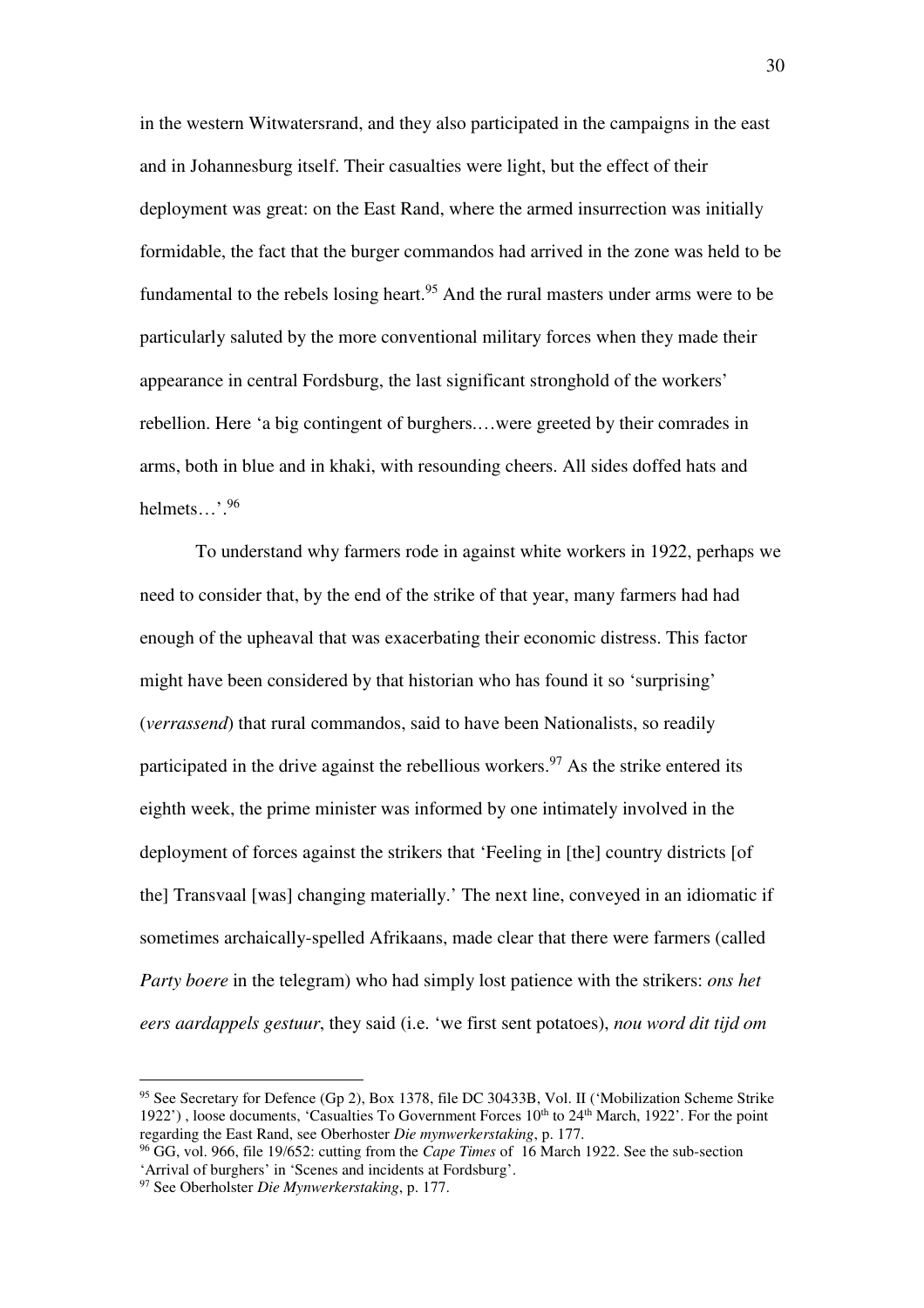*blaauw boontjes te stuur* ('now it's time to send ounces of lead').<sup>98</sup> Perhaps there was more than a little truth in the words of Kommandant S. P. Kloppers who had earlier written to the prime minister from what seems to have been a farm, *Leeuwpoort*, in the Rustenburg area of the Transvaal. He noted the reports of rural aid to the strikers. Nevertheless, he was convinced that both supporters of Smuts's party and the National Party would, if it came to it, obey the summons *om wet en orde te handhaaf* ('to uphold law and order').<sup>99</sup> He had every right to this confidence: a month earlier, even Nationalists were being advised by one of their leaders that maintaining order was *die plig van die Regering* ('the duty of the Government') and if the burgers were called to arms on that basis, they were to answer it. $100$ 

At any rate, when the government began to mobilize its forces, it was evident that it could count on help from the rural areas. There is a little evidence that the authorities investigated an accusation – it was denied – that a farmer had been discouraged on nationalist grounds from enlisting against the strikers.<sup>101</sup> But the state record generally discloses something else: a pleasure in the farmers' response. 'Regiments filling up fast', the prime minister was informed by telegram on the day before the workers' rebellion, 'and volunteers even from country districts [are] coming up well.'<sup>102</sup> And during the rebellion itself a member of the cabinet was informed that the burger commandos were 'mobilizing fast'.<sup>103</sup> Indeed, the nationalist

<sup>98</sup> PM, vol. 1/1/423, file No. 3/22 (Vol. V), 'Industrial Situation. Strike. 1922', telegram from Colonel Mentz to PM, 1 March 1922.

<sup>99</sup> PM, vol. 1/1/422, file 3/22 (Vol. III), 'Industrial Situation. Strike. January 1922', S. P. Kloppers to General Smuts, 27 January 1922.

<sup>100</sup> *Die Burger*, 11 February 1922, p. 3, 'Genl. Kemp se houding'.

<sup>&</sup>lt;sup>101</sup> See Secretary for Defence (Group 2), Box 502, 'Declaration by Mr. M. J. Marais regarding Statements by Rev. van Schoor', various documents. The farmer – who proved himself loyal – came from the far northern Transvaal, and the authorities did not anyway need in the end to moblize farmers from so far away.

<sup>102</sup> PM, Vol. 1/1/423, File No. 3/22 (Vol. VII), Colonel Mentz to General Smuts, 9 March 1922. <sup>103</sup> Ibid., Mentz to Minister Malan, 11 March 1922. Although Mentz here spoke only of 'commandos', it is obvious that it was the burger commandos (not the strike commandos) to whom he referred because he was referring to state forces being mobilized.